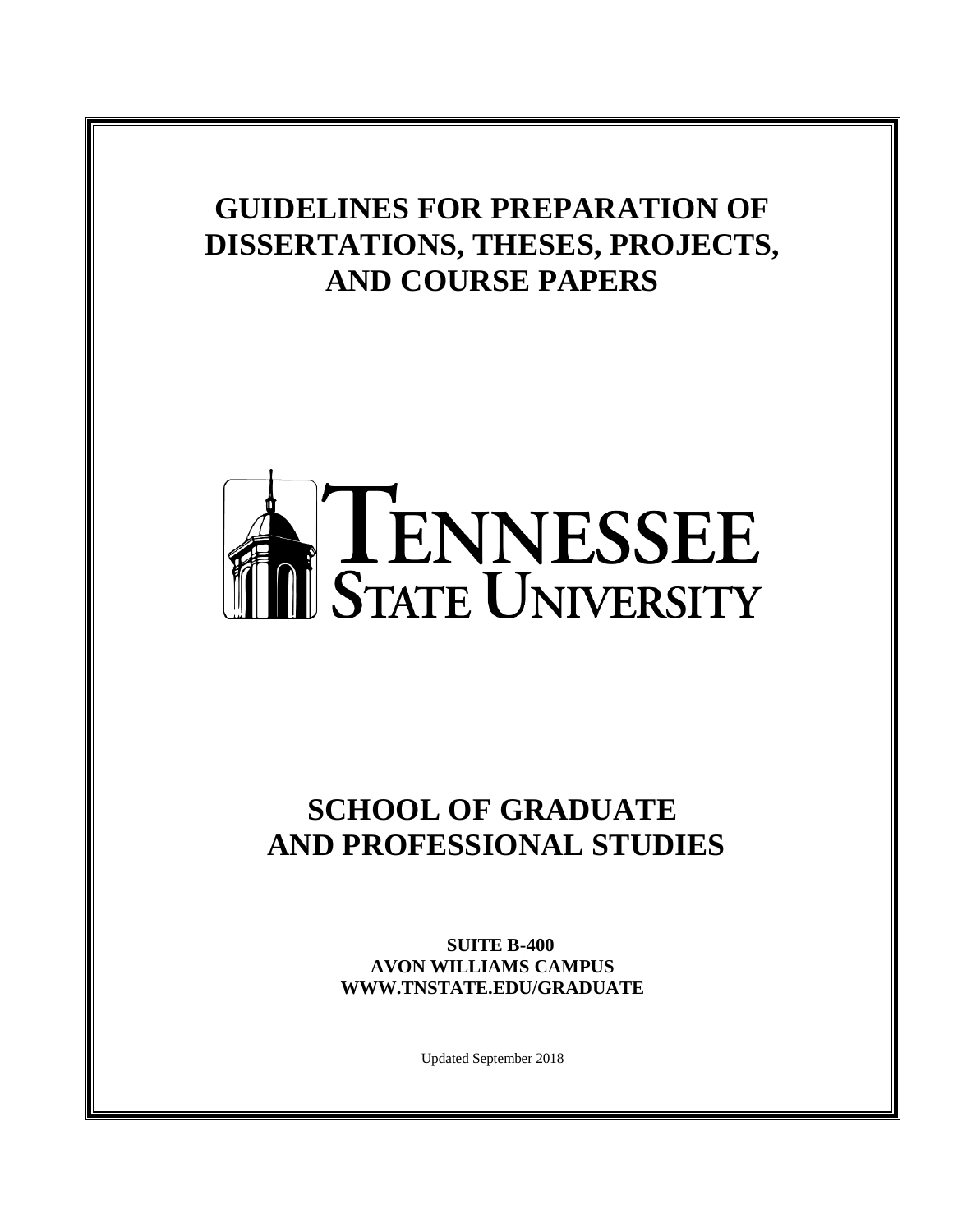# Table of Contents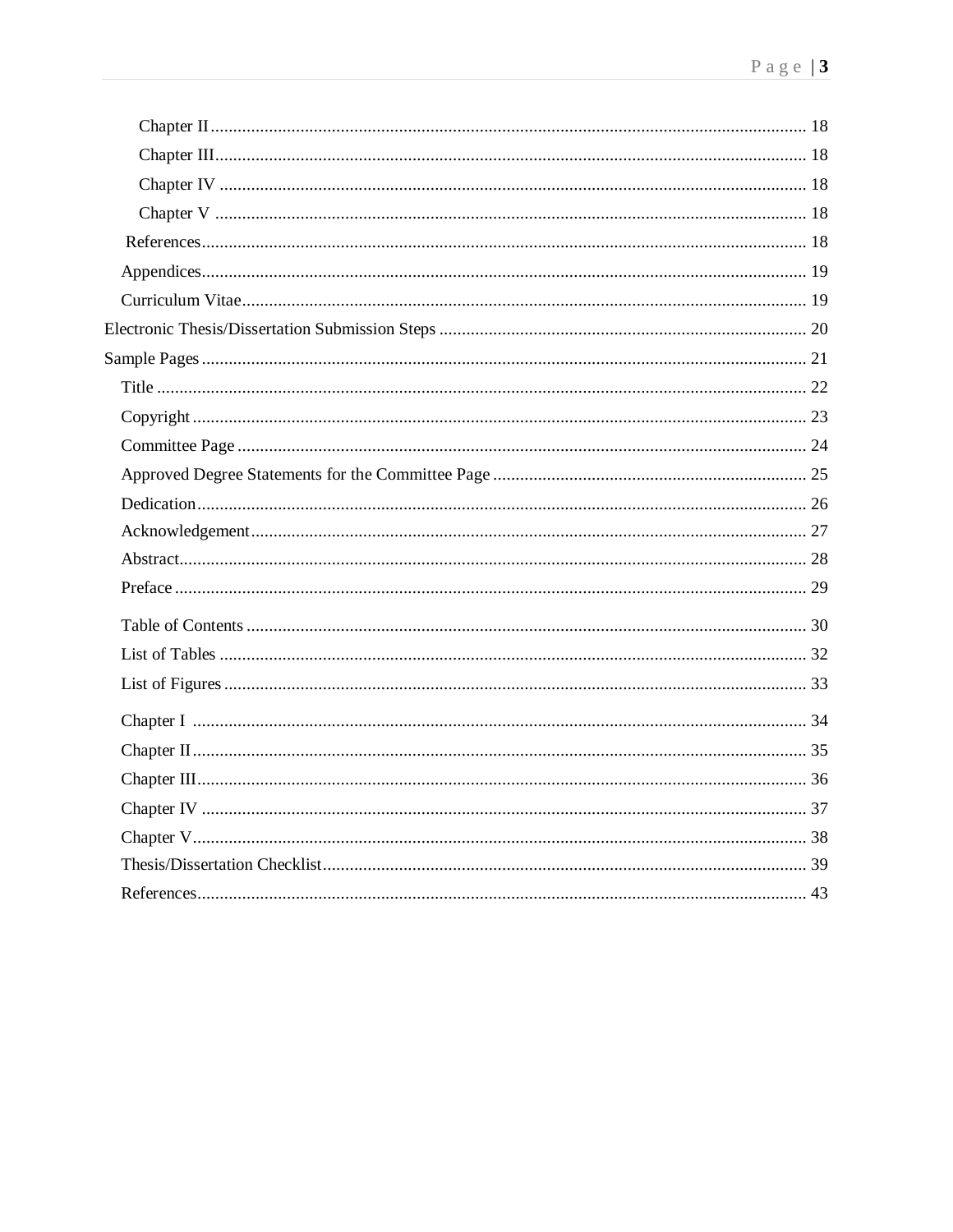# INTRODUCTION **\_\_\_\_\_\_\_\_\_\_\_\_\_\_\_\_\_\_\_\_\_\_\_\_\_\_\_\_\_\_\_\_\_\_\_\_\_\_\_\_\_\_\_\_\_\_\_\_\_\_\_\_\_\_\_\_\_\_\_\_\_\_\_\_\_\_\_\_\_\_\_\_\_\_\_\_\_**

**\_\_\_\_\_\_\_\_\_\_\_\_\_\_\_\_\_\_\_\_\_\_\_\_\_\_\_\_\_\_\_\_\_\_\_\_\_\_\_\_\_\_\_\_\_\_\_\_\_\_\_\_\_\_\_\_\_\_\_\_\_\_\_\_\_\_\_\_\_\_\_\_\_\_\_\_\_**

The Graduate School has prepared this document referred to as **Guidelines** to assist students in the mechanical details of writing a dissertation, thesis, project, or course paper. The term "paper" is used throughout **Guidelines** to refer to each of type of paper except in matters that relate specifically to one of them.

A **paper** submitted to the Graduate School as partial fulfillment of the requirements for a degree must report accurate and original research done by the student. It reflects credit to the student, the chairperson of the student's committee, the committee, the department, and Tennessee State University. The quality of the research and the manner in which the research is presented to the Graduate School are the responsibility of the **student**, the **major advisor (committee chair)**, and the **committee**.

The aim of **Guidelines** is to assist students develop a format that is consistently, attractively, logically, and mechanically correct. Although **Guidelines** covers most of the general areas in the preparation of a **paper**, it is by no means complete. It makes no attempt to answer all the specific questions that a student might ask about the preparation of a **paper**. The student should consult other documents which have been approved by the Graduate School and department in which the student is enrolled.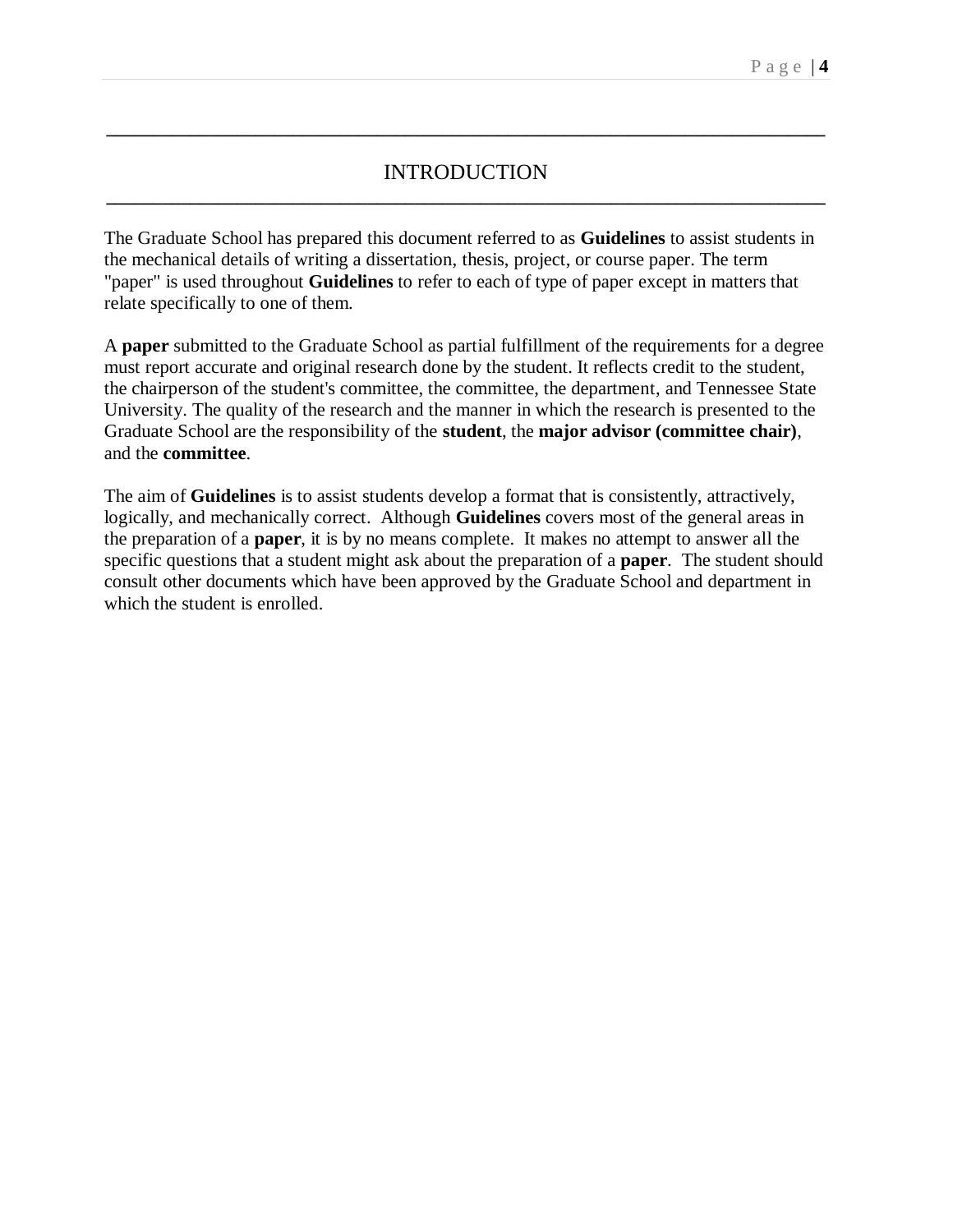# TYPES OF PAPERS PRESENTED AS PARTIAL REQUIREMENTS FOR ADVANCED DEGREES

**\_\_\_\_\_\_\_\_\_\_\_\_\_\_\_\_\_\_\_\_\_\_\_\_\_\_\_\_\_\_\_\_\_\_\_\_\_\_\_\_\_\_\_\_\_\_\_\_\_\_\_\_\_\_\_\_\_\_\_\_\_\_\_\_\_\_\_\_\_\_\_\_\_\_\_\_\_**

**\_\_\_\_\_\_\_\_\_\_\_\_\_\_\_\_\_\_\_\_\_\_\_\_\_\_\_\_\_\_\_\_\_\_\_\_\_\_\_\_\_\_\_\_\_\_\_\_\_\_\_\_\_\_\_\_\_\_\_\_\_\_\_\_\_\_\_\_\_\_\_\_\_\_\_\_\_**

**Guidelines** assist students in the mechanical details of writing a dissertation, thesis, project, creative project, and course paper. All of the papers are presented as partial requirements for fulfillment of advanced degrees.

# DISSERTATION

# **Description**

A dissertation is a written report based on original research which is required to achieve the doctoral degree. It should represent a significant and independent contribution to the field of knowledge, have a unified theme, show mastery of the literature and research tools and techniques, and be worthy of publication. The written dissertation and subsequent oral defense should demonstrate the student's ability to conduct independent research and to interpret in a logical manner the facts and phenomena revealed by the investigation (Poje & Franceschetti, 1997; Painter, 1997).

# **Preliminaries**

All doctoral dissertations are to be prepared in accordance with the guidelines and regulations set forth by the Graduate School. After the first enrollment in dissertation credit, students shall continue to enroll in dissertation credit every semester until the dissertation is complete and accepted by the Graduate School. The number of dissertation hours required for the degree is stipulated in the departmental sections of the current edition of the Graduate Catalog. When the student has accumulated the maximum number of dissertation credit hours allowed for a given program, the student shall register for "Dissertation Continuation" at a reduced fee. Students who fail to register each semester will be considered to have terminated their program and must reapply for admission. Registration and verification of registration are the responsibilities of the student and his or her academic advisor.

Preliminary steps for the dissertation include:

- 1. Successfully completing the Comprehensive/Preliminary Examination. Enrollment in dissertation credits is permitted only after the student has been admitted to candidacy for the doctoral degree.
- 1. Forming a thesis/dissertation committee by completing the Thesis/Dissertation Committee Appointment Form [\(www.tnstate.edu/graduate\)](https://www.tnstate.edu/graduate). The committee must include a chair, and three members. At least three members (chair included) must be members of the department graduate faculty. The other member may be either a graduate faculty member from a closely related discipline or a specialist in the field of the student's minor concentration.
- 2. Writing a dissertation proposal.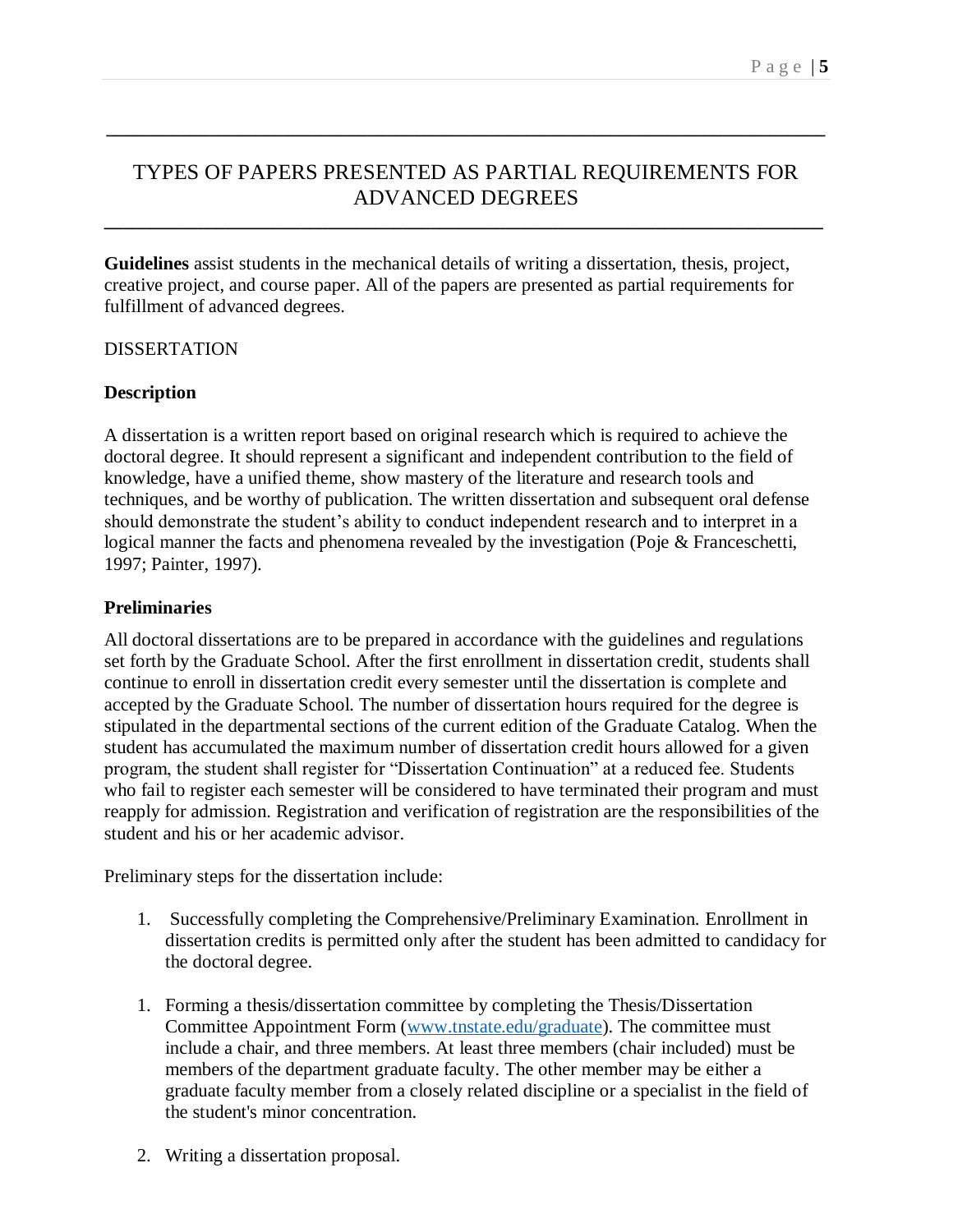- 3. Obtaining Research Compliance approval (human subjects, animal care, radiation safety, hazardous materials) according to procedures established by the Office of Research and Sponsored Programs before initiating data collection.
- 4. Presenting the proposal at a meeting of the candidate's committee.
- 5. Gaining approval of the proposal by the committee, which gives candidate the permission to pursue the study described in the proposal.
- 6. Transmitting a copy of the approve proposal to the Graduate School.
- 7. Presenting orally and defending dissertation.
- 8. Submitting electronically the final revised manuscript to the TSU ProQuest ETD site [\(http://dissertations.umi.com/tnstate/\)](http://dissertations.umi.com/tnstate/) after approval by the dissertation committee.

#### **Dissertation Credits**

The candidate must enroll in Dissertation Research continuously until the dissertation is completed and accepted by the Graduate School.

#### **Dissertation Defense**

The dissertation defense is required of all candidates for the doctoral degree. The outcome of the defense should be acceptable to the voting members of the candidate's committee.

#### THESIS

#### **Description**

A thesis is a written scholarly presentation of independent research or study that is submitted as a partial fulfillment of requirements for an advanced degree (Painter, 1997). It's the result of a substantial piece of research and scholarly writing executed with a high level of autonomy under the guidance of chair and a committee (Blair, 2016).

#### **Preliminaries**

A thesis must be prepared in accordance with the rules and regulations set forth by the Graduate School in the current edition of *Guidelines for Preparing Dissertation, Theses, Projects, and Course Papers*.

Before writing the master's thesis, the student:

- 1. Must be admitted to candidacy.
- 2. Select a Guidance Committee. The committee must include a chair, and two members. At least two members (chair included) must be members of the department graduate faculty. The other member may be either a graduate faculty member from a closely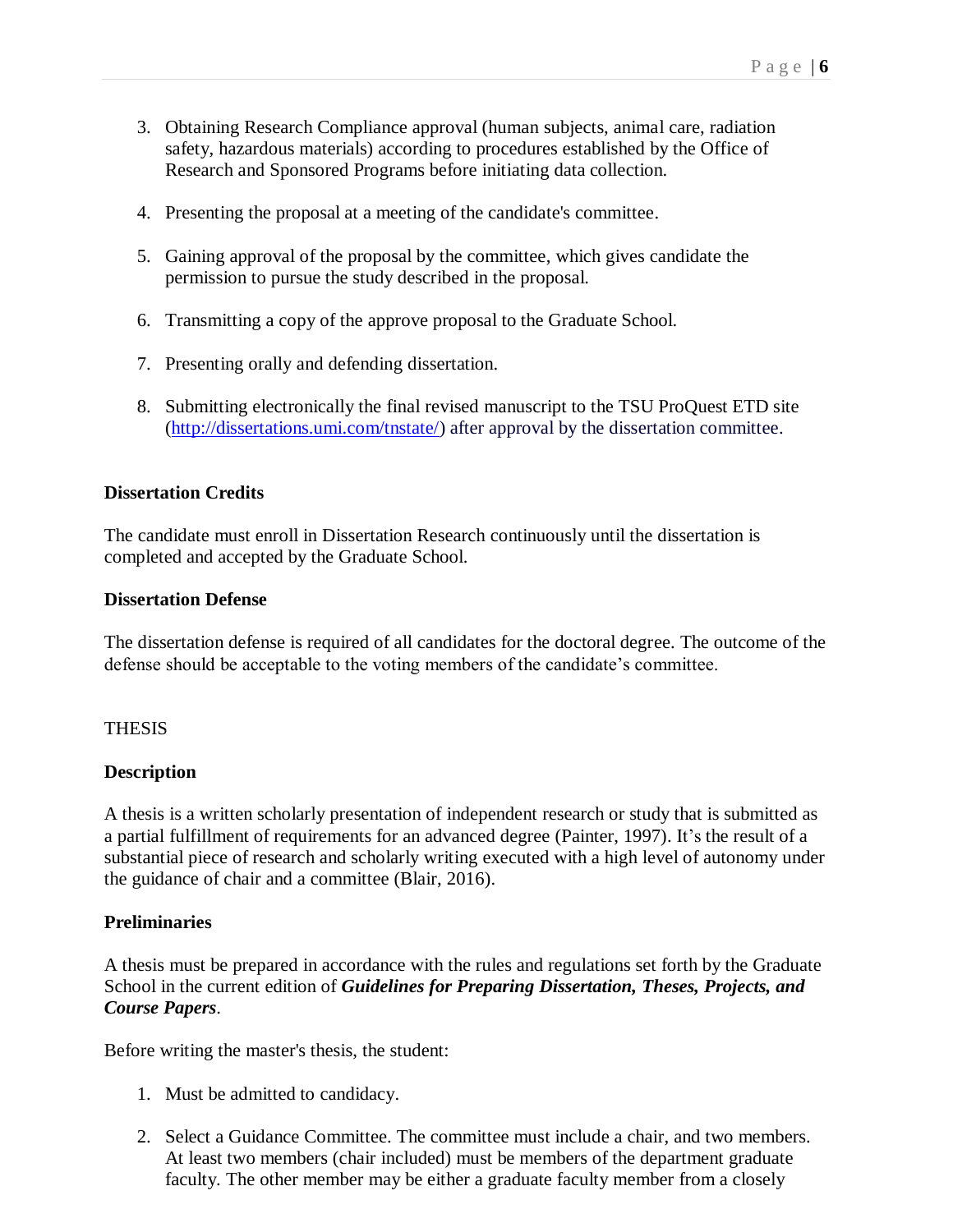related discipline or a specialist in the field of the student's minor concentration. This committee shall give general supervision to the candidate's research and thesis writing.

- 3. Enroll in Thesis Writing. After the first enrollment, the candidate must continue to enroll in Thesis Writing until the thesis is completed and accepted by the Graduate School.
- 4. If applicable, obtain research compliance approval (human subjects, animal care, radiation safety, hazardous materials) according to procedures established by the Office of Sponsored Research Website, before initiating data collection.
- 5. Write a thesis proposal. A proposal for the thesis is a formal process which involves a hearing before the advisory committee and which results in filing the appropriate proposal form with the graduate school. The proposal form must be signed by all members of the advisory committee.
- 6. A reduction in fees for thesis registration occurs the second time a student registers, at which time the student registers for the "Thesis Continuation" section. A break in registration will result in "I" grades for Thesis hours becoming grades of "F".
- 7. Present orally and defend thesis.
- 9. Upon approval of the content of the thesis by the committee, submit electronically the final revised manuscript to the TSU ProQuest ETD site [\(http://dissertations.umi.com/tnstate/\)](http://dissertations.umi.com/tnstate/).

#### TERMINAL PROJECT

#### **Description**

A terminal project is a presentation embodying the knowledge and skills acquired from course work completed for the master's degree (Thesis and Terminal Project). It is the culmination of a studies which reflect what students should have learned in the program.

#### **Preliminaries**

Before writing the terminal project, the student:

- 1. Must be admitted to candidacy
- 2. Select a Guidance Committee
- 3. Enroll in Project Writing until the project is completed and accepted by the Graduate School.

#### **Divisions**

There are usually three main divisions of the project:

1. Preliminary Section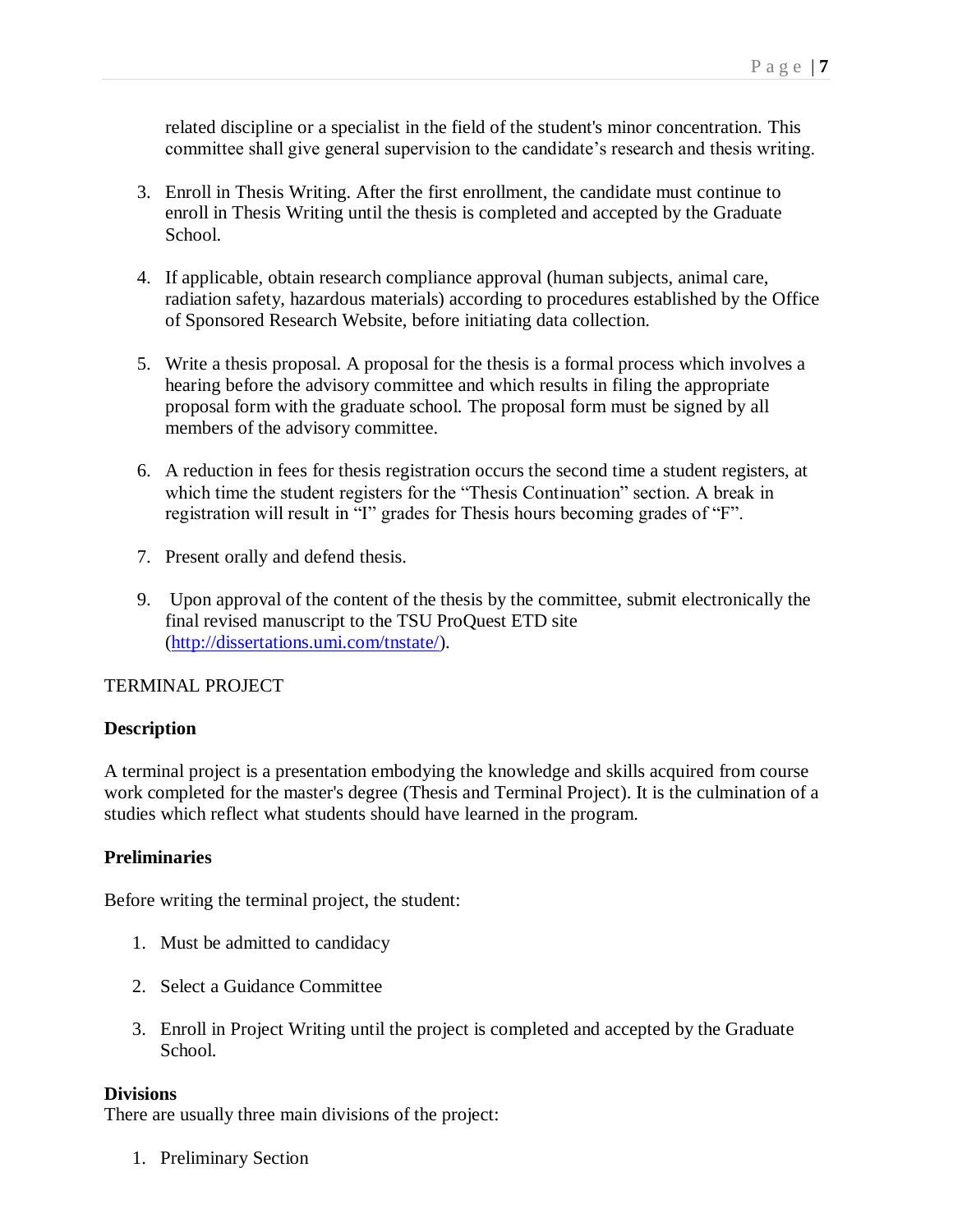- 2. Text
- 3. Bibliography.

The content of each division may vary with the nature of the study. Thus, the candidate should work closely with the major advisor and the committee. Generally, the three main divisions contain the following information:

# **Preliminary Section**

- 1. Window-title sheet
- 2. Title page (signature page) must conform exactly with the sample in the appendices
- 3. Acknowledgments (if desired)
- 4. Table of Contents

# **Text**

i. Introduction a. Statement of the problem, including any limitations b. Definition of terms c. Methods and procedures employed in gathering information (If subdivisions are needed, the scheme must be consistent throughout the project.)

ii. Review of Related Literature

iii. Presentation and Interpretation of Information (This section addresses the action or descriptive research as applied to a local problem or situation, but does not preclude sophisticated statistical treatments.)

iv. Summary and/or Conclusion (This may include recommendations, depending upon the type of information gathered.)

#### **Bibliography**

Use APA style manual or approved manual by the Graduate School and your department.

# CREATIVE PROJECT FOR THE MASTER'S DEGREE

In disciplines approved by the Graduate Council (e.g. Music Education), a student may elect the creative project as partial fulfillment for the degree requirement.

#### **Preliminaries**

Before writing the project, the student must:

1. Admitted to candidacy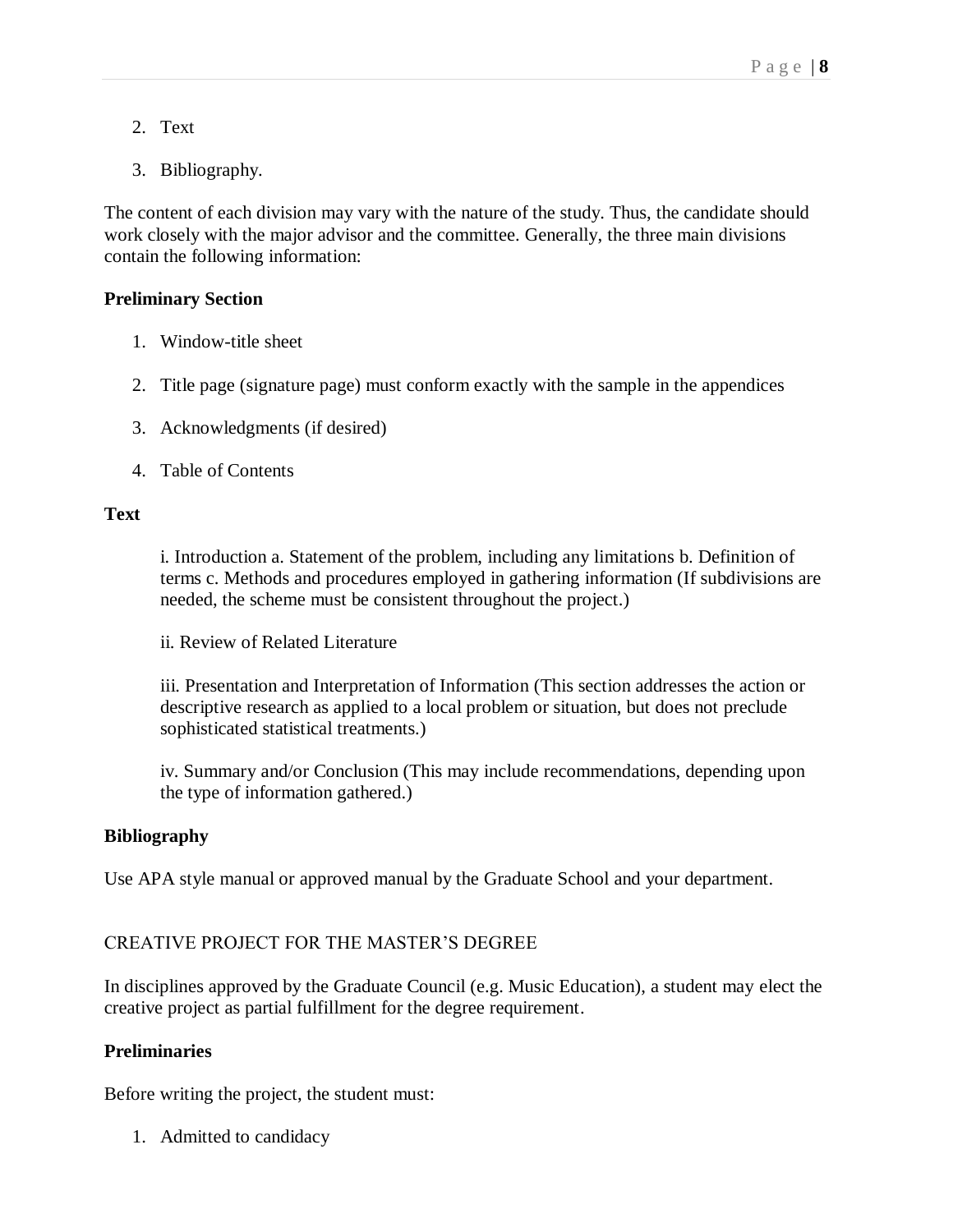- 2. Show evidence to the faculty committee that he/she possesses the talent and understanding necessary to compose the literary work (or the musical composition)
- 3. Receive the unanimous approval of the committee
- 4. Obtain the agreement that one of the committee will guide the creative project Enroll in the appropriate course until the creative project is completed and accepted by the Graduate School.
- 5. Submit three copies of the creative project outline to the Graduate School for the approval of the Graduate Dean.

#### **Description**

The creative project for the master's degree is an original or a musical composition written specifically for satisfying the degree requirement. It contains at least five parts:

- 1. Title page
- 2. Signature page
- 3. Introduction
- 4. Creative project
- 5. Evaluation that includes values derived by the author in insight and skill. Other parts may be included with approval of the major advisor, committee and head of the department.

#### COURSE PAPERS

#### **Preliminaries**

Before writing the course paper, the student must obtain permission to write it from the professor of the course and get the agreement from the professor that he/she will be chief advisor for the paper. The student must be enrolled in the appropriate course during the period in which the completed series is approved. Since the course papers are department projects, the student should be familiar with both department and Graduate School Guidelines particularly those department guidelines that are in conflict with Graduate School guidelines. The student is advised to make notes of the differences before he or she begins to write the first course paper.

#### **Description**

Course papers are three 15 to 20 page scholarly papers written as partial fulfillment of the requirements for the master's degree in disciplines approved by the Graduate Council. The subjects of these papers are taken from three of the courses that the student takes for the degree program. The papers are written in addition to the course requirements. One hour of credit is given for these papers.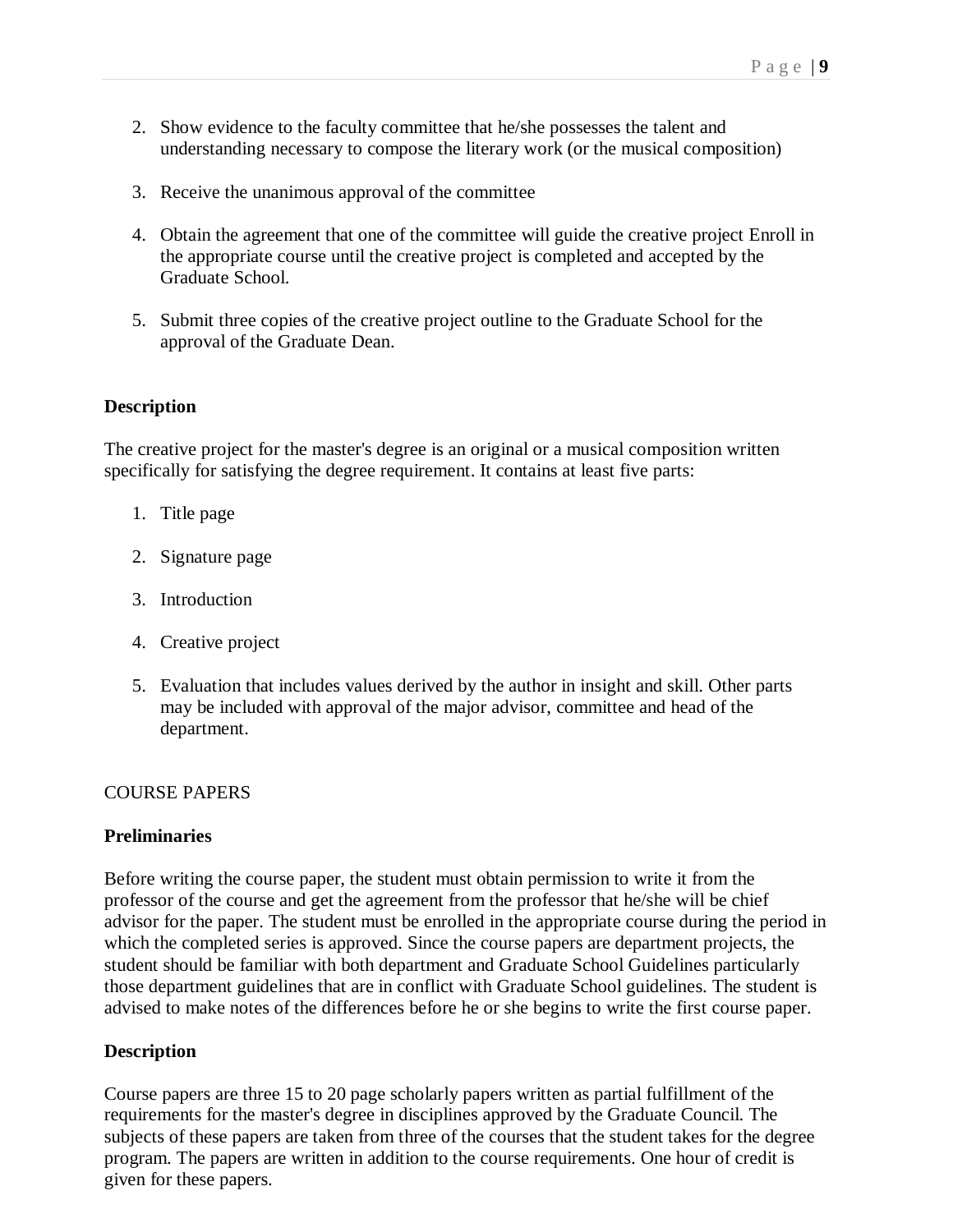Each course paper contains at least three parts:

- 1. Title page (signature page)
- 2. Text, and
- 3. Bibliography

Unlike the second and third course papers, the first paper has four parts:

- 1. Window-title sheet
- 2. Title page (signature page)
- 3. Text, and
- 4. Bibliography.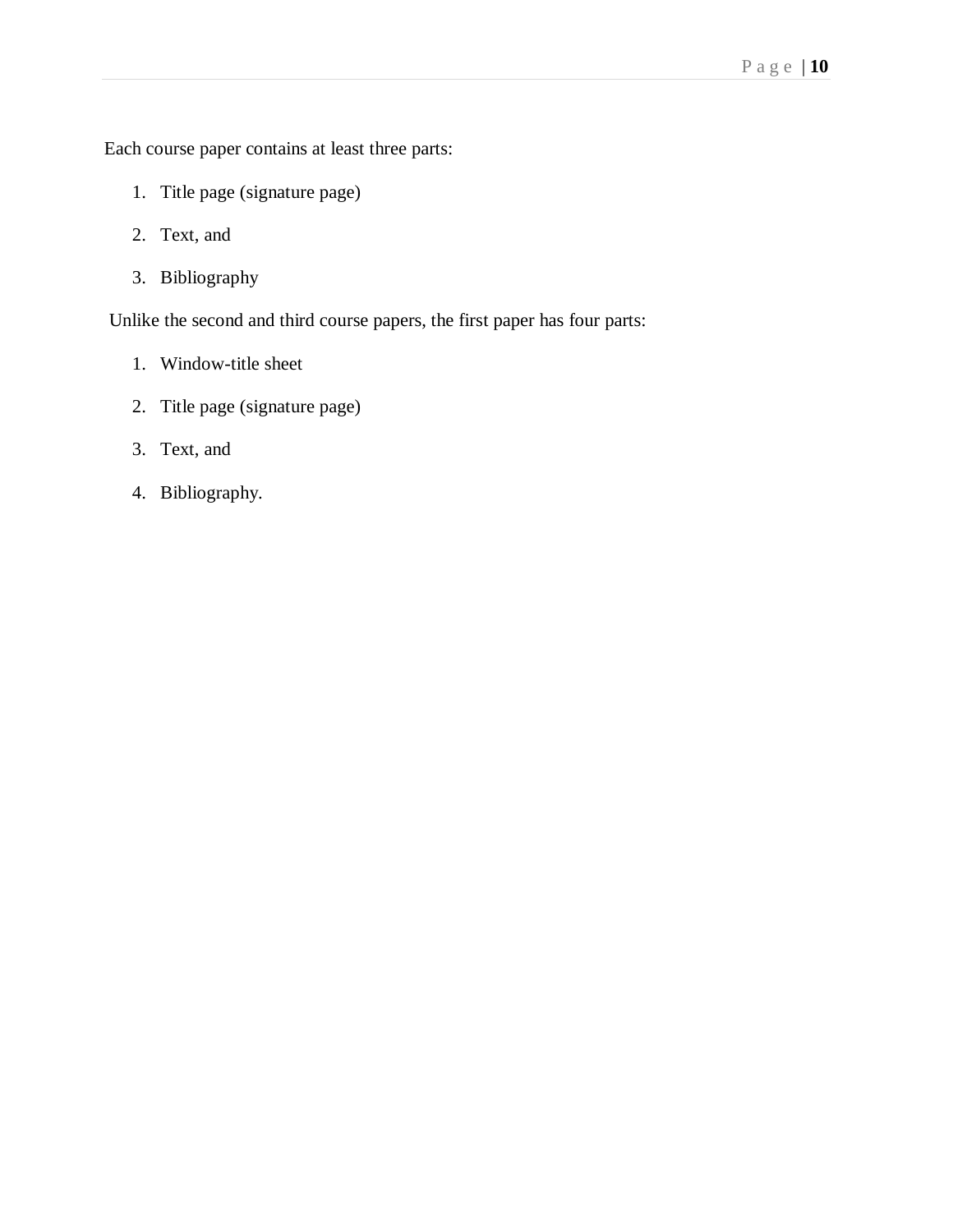# ROLES, RESPONSIBILITIES, AND EXPECTATIONS OF COMMITTEE CHAIR, COMMITTEE, STUDENT, DEPARTMENT CHAIR AND ACADEMIC DEAN

**\_\_\_\_\_\_\_\_\_\_\_\_\_\_\_\_\_\_\_\_\_\_\_\_\_\_\_\_\_\_\_\_\_\_\_\_\_\_\_\_\_\_\_\_\_\_\_\_\_\_\_\_\_\_\_\_\_\_\_\_\_\_\_\_\_\_\_\_\_\_\_\_\_\_\_\_\_**

**\_\_\_\_\_\_\_\_\_\_\_\_\_\_\_\_\_\_\_\_\_\_\_\_\_\_\_\_\_\_\_\_\_\_\_\_\_\_\_\_\_\_\_\_\_\_\_\_\_\_\_\_\_\_\_\_\_\_\_\_\_\_\_\_\_\_\_\_\_\_\_\_\_\_\_\_\_**

Thesis/dissertation committees play an important role in guiding and directing graduate student research. The quality of the research and the manner in which the research is presented to the Graduate School are the responsibility of the student, the major advisor (chair), and the committee.

# THESIS/DISSERTATION CHAIR

- 1. The Chair is the point of contact for all phases of the thesis/dissertation writing beginning with the development of ideas for a topic; guiding candidate in the selection of committee members; determining the role of each committee member; guiding candidate in setting realistic timeline for thesis/dissertation completion; approval of drafts for review by the Committee; and the gatekeeper for the online submission of the final manuscript to the TSU ETD ADMINISTRATOR (system).
- 2. The Chair shall organize and preside over all committee meetings including meetings to assess candidate's progress at each phase of the thesis/dissertation writing process and the final thesis/dissertation defense.
- 3. The Chair is expected to be familiar with all program, department, Graduate School, and University policies and procedures governing thesis/dissertation research and ensure that they are followed by the student and the entire committee.
- 4. Guide candidate in the IRB approval process.
- 5. The chair works with committee members to remove any roadblocks that impede candidate's progress including any conflicts that may arise among committee members (chair should be an advocate for student).
- 6. Ensure that each committee member receives a copy of the candidate's work in advance and that the turnaround time for providing feedback in no more than three weeks from the time candidate submits document.
- 7. Certify that the final document approved by the committee meets discipline scholarly standards, Graduate School thesis/dissertation guidelines, University academic integrity standards (including IRB approval of research, if applicable).
- 8. Schedule oral defense for both the thesis/dissertation proposal and the final manuscript.
- 9. Assign final grade for thesis/dissertation with input from the entire Committee.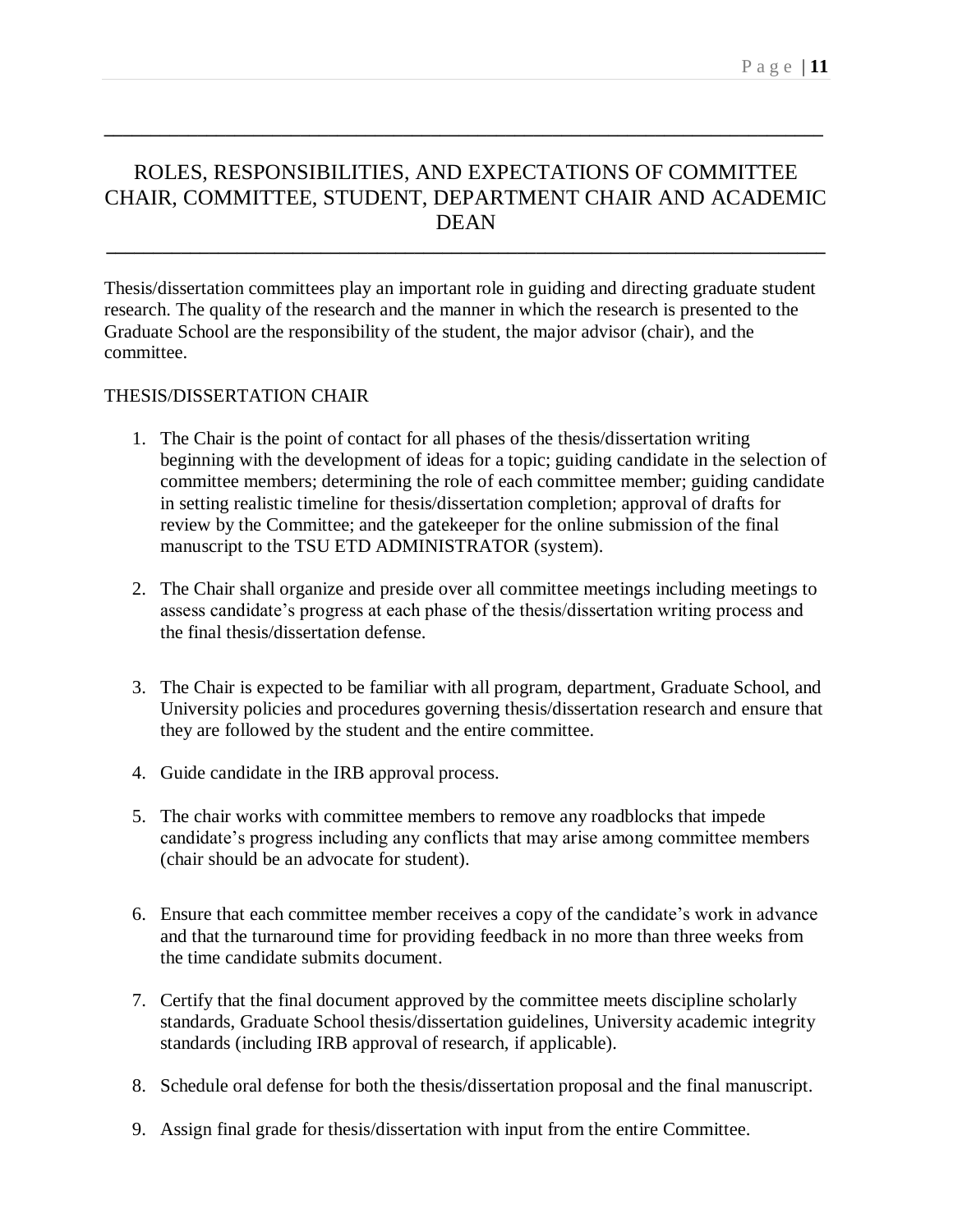# COMMITTEE MEMBERS (Chair included)

- 1. The committee as a whole is responsible for the overall quality of the thesis/dissertation.
- 2. Determine if the proposed thesis/dissertation topic is feasible.
- 3. Review thesis/dissertation drafts and provide timely feedback to candidate.
- 4. Guide candidate in the course of the thesis/dissertation writing and provide periodic feedback on progress.
- 5. Understand Graduate School policies and procedures governing thesis/dissertation outlined in the Graduate Catalog, Guidelines for Preparation of Thesis/Dissertation, and Graduate School website.
- 6. Ensure that the manuscript meets TSU academic integrity standards.

# **STUDENT**

- 1. Carefully read the "Guidelines for Preparation of Theses, Dissertations, Projects, and Course Papers.
- 2. Follow and comply with Institutional Review Board (IRB) rules and regulations.
- 3. Adhere to scholarly methods and ethical standards both within specific discipline and the University as a whole (see Graduate School Academic Integrity Statement published in the Graduate Catalog). Check manuscript for potential plagiarism using Turnitin or similar a tool.
- 4. Form a thesis/dissertation committee upon admission to candidacy. Candidate must consult his/her academic advisor in the selection of the advisory (guidance) committee and an appropriate topic for investigation.
- 5. Maintain continuous enrollment in thesis or dissertation credits until the semester of graduation.
- 6. As author of the manuscript, student is responsible for crafting and executing of the project through all of its phases including the completion of the final manuscript. The manuscript must be properly edited and follow all of the expected conventions described in the **Guidelines.**
- 7. Share draft of the manuscript with the entire committee at least two weeks prior to the defense date.
- 8. Revise or correct manuscript as required by members of the thesis or dissertation committee.
- 9. Complete the Electronic Thesis/Dissertation Checklist and upload approved manuscript into the ProQuest ETD Administrator.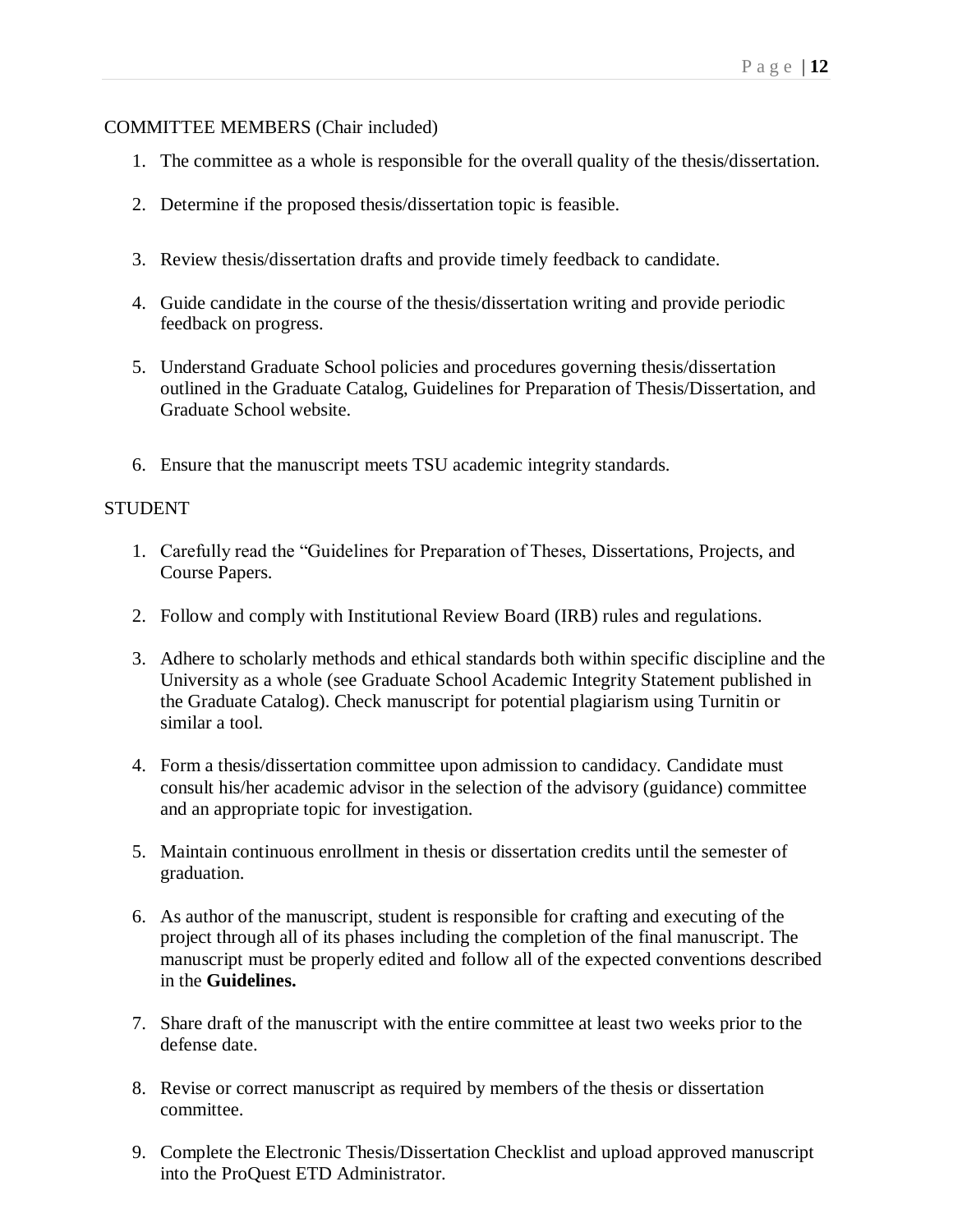10. Meet thesis/dissertation defense and submission deadlines.

## DEPARTMENT CHAIR AND ACADEMIC DEAN

- 1. Ensure that all committee members (including external members) are certified graduate faculty and qualified to assume their respective roles and responsibilities.
- 2. Signed and validate candidate's program of study (forwarded to the Graduate School).
- 3. Ensure that candidate applied for graduation during the semester of thesis/dissertation defense and/or graduation.
- 4. Ensure that candidate is registered for thesis/dissertation course continuously until the semester of graduation.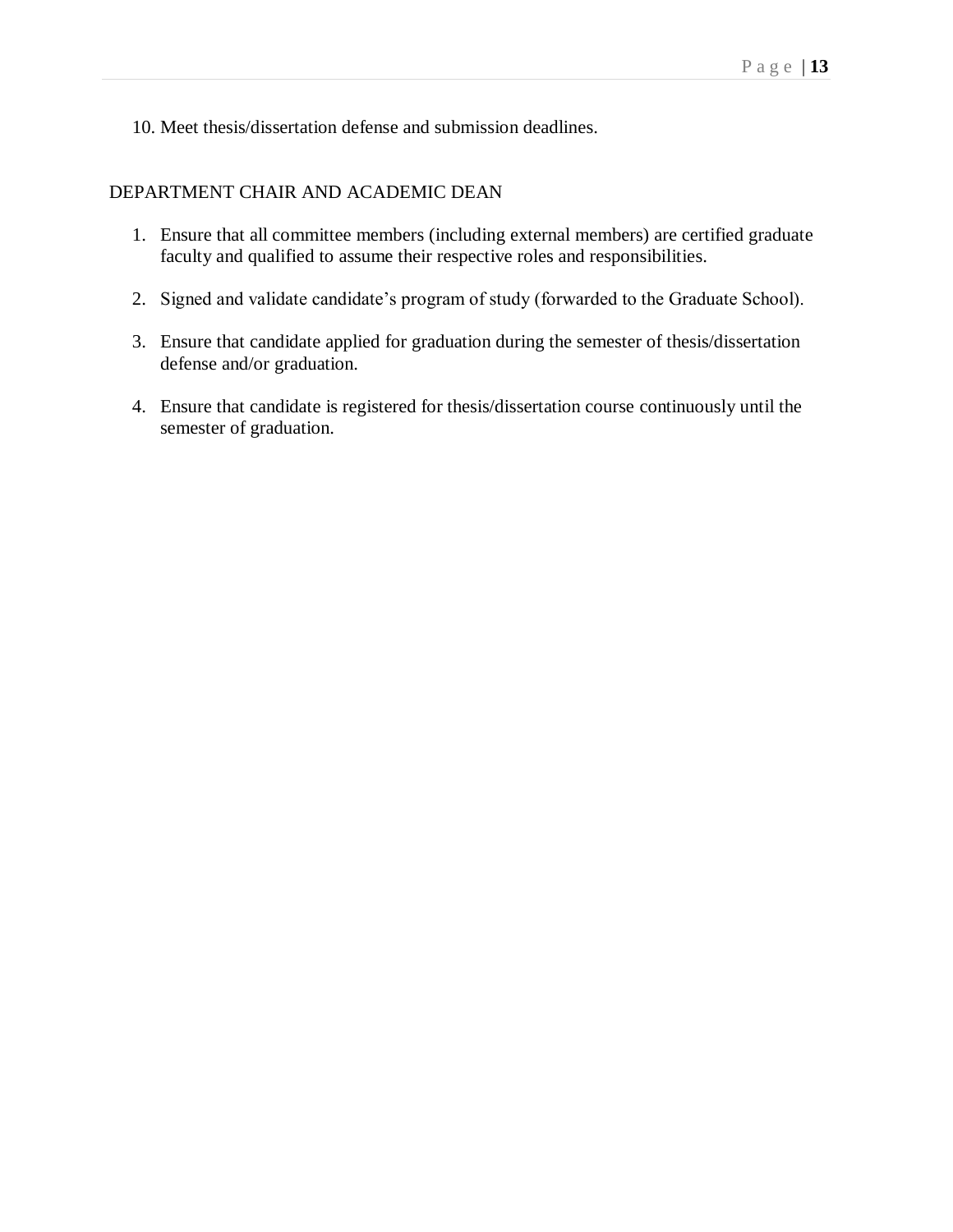# STYLE AND FORMATTING REQUIREMENTS \_\_\_\_\_\_\_\_\_\_\_\_\_\_\_\_\_\_\_\_\_\_\_\_\_\_\_\_\_\_\_\_\_\_\_\_\_\_\_\_\_\_\_\_\_\_\_\_\_\_\_\_\_\_\_\_\_\_\_\_\_\_\_\_\_\_\_\_\_\_\_\_\_\_\_\_\_

\_\_\_\_\_\_\_\_\_\_\_\_\_\_\_\_\_\_\_\_\_\_\_\_\_\_\_\_\_\_\_\_\_\_\_\_\_\_\_\_\_\_\_\_\_\_\_\_\_\_\_\_\_\_\_\_\_\_\_\_\_\_\_\_\_\_\_\_\_\_\_\_\_\_\_\_\_

When preparing a dissertation, thesis, terminal project, creative project, or course paper for partial fulfillment of the requirements for a graduate degree at Tennessee State University, the student must adhere to the following general style and format requirements:

# **Page Size and Specifications**

Page size must be standard U.S. letter size, i.e. 8.5 x 11 inches or 216 x 279 millimeters page size. Other standard page sizes such as A4 are not allowed.

# **Font**

Times New Roman font is acceptable at 12 point. Smaller font size may be used for materials other than the main text such as footnotes.

# **Margins**

The first page of the text and all first pages of each chapter must have margin of two inches at the top. All other pages must have one and one-half inch margins at the top. The left margin must be one and one-half inches on all pages. The right margin must be one inch throughout document. The bottom margin must be one inch throughout document.

# **Spacing**

The entire text, with the exception of block quotations, footnotes, and data within tables, must be double-spaced. The first line of each paragraph should be indented

# **Pagination**

Small Roman numerals (i, ii, iii, iv, etc.) should be used to number preliminary pages. Some of the preliminaries will be unnumbered. Numbering begins with the title page, which is the first numbered preliminary page; however, it bears no number. Arabic numbers (1, 2, 3, 4, etc.) should be used to number pages of the text. The first page of the text and the beginning page of each chapter should be left unnumbered. All page numbers should be placed in the upper right hand corner of the margin line at the right and one inch from the top of the sheet.

# **Tables**

Format and label tables correctly. Tables should be numbered consecutively using Arabic numerals  $(1, 2, 3, 4, etc.)$  in the order they appear in the text.

# **Figures**

Format and label figures correctly. Figures should be numbered consecutively using Arabic numerals  $(1, 2, 3, 4, etc.)$  in the order they appear in the text.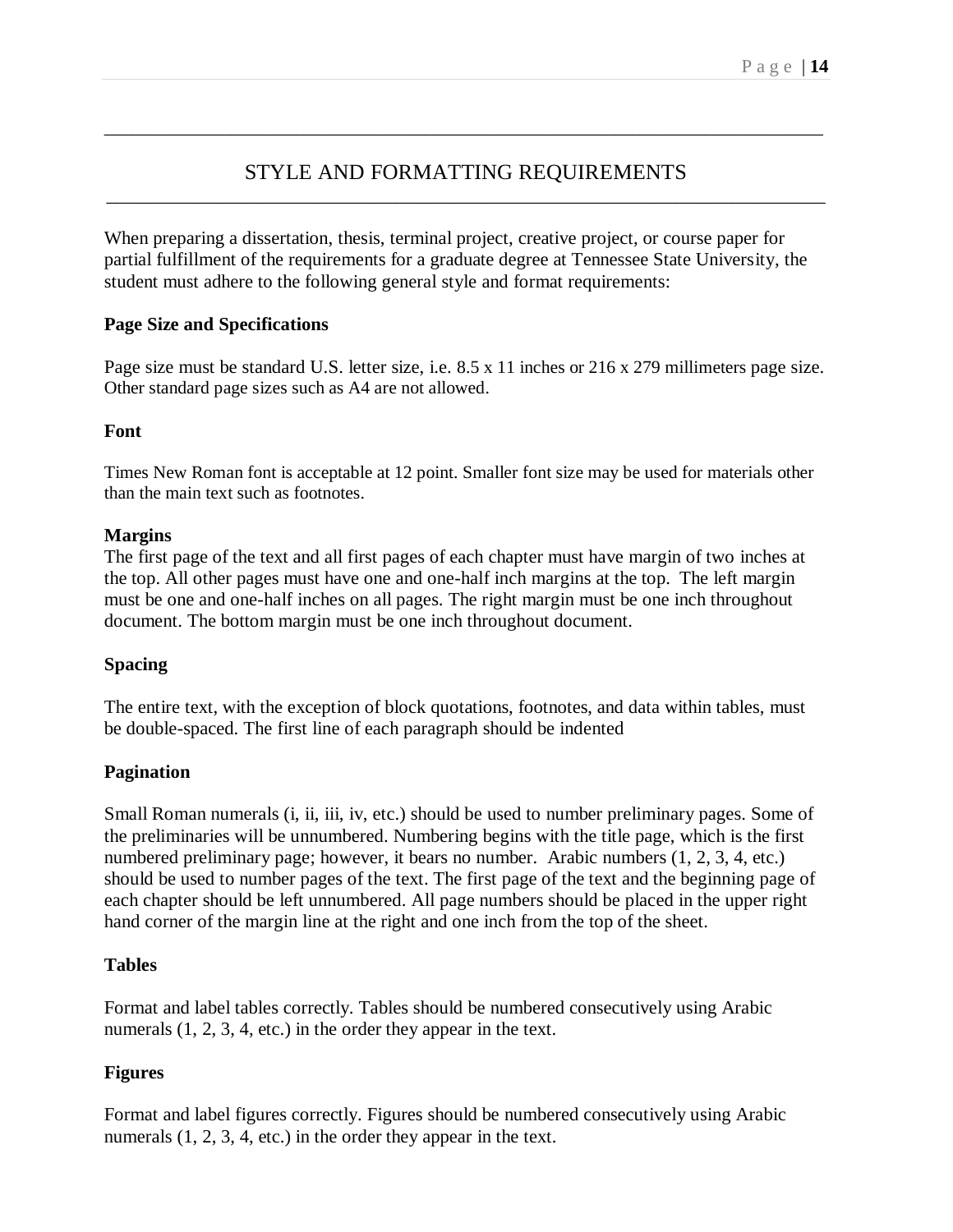# **References**

The bibliography is a reference to the whole paper. It follows the text and is a separate section labeled BIBLIOGRAPHY (or, depending on the approved manual, it may have another heading, such as REFERENCES or WORKS CITED). This section is paged continuously with the text. Arabic numbers are used to designate the pages. If the bibliography is extremely long, a division page usually precedes it, which is unnumbered. The student should consult the approved manual for the form to be used and the placement of the bibliography in the TABLE OF CONTENTS. In writing the entries the student should observe carefully the forms of the different kinds of entries.

# **Appendix**

The appendix generally follows the bibliography. However, the placement, before or after the bibliography, depends upon the nature of the paper. For consistency of appearance, if a division sheet precedes the bibliography, one should precede the appendix. The appendix is related to the paper in the same way as content footnotes in that it provides spaces for material that is not absolutely necessary to the text. If subdivisions are necessary, they are labeled in this manner: APPENDIX A, APPENDIX B, etc. For more detailed information on what to include in the appendices, the student should consult the manual approved by the department.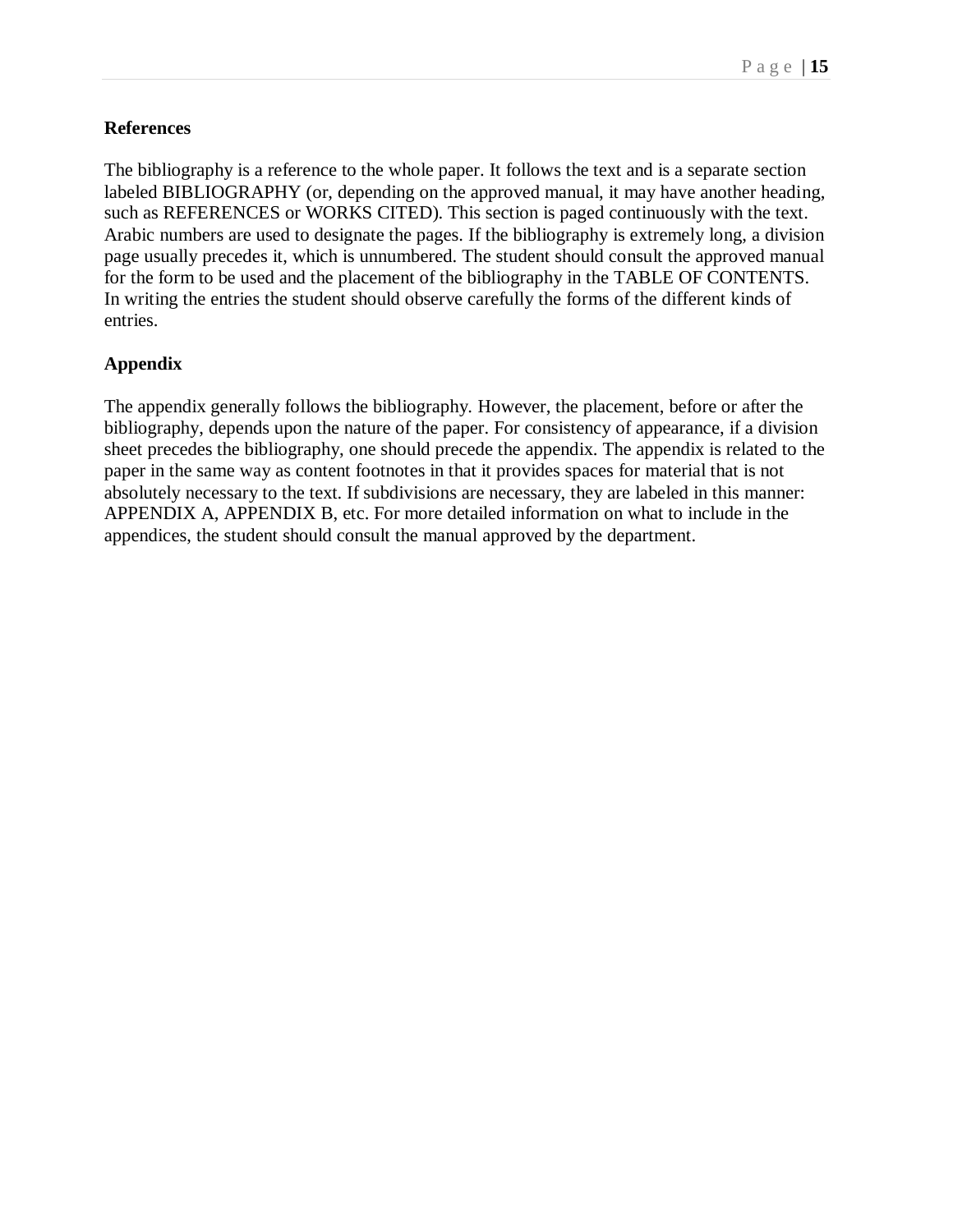# ORDER AND COMPONENTS OF DISSERTATION OR THESIS \_\_\_\_\_\_\_\_\_\_\_\_\_\_\_\_\_\_\_\_\_\_\_\_\_\_\_\_\_\_\_\_\_\_\_\_\_\_\_\_\_\_\_\_\_\_\_\_\_\_\_\_\_\_\_\_\_\_\_\_\_\_\_\_\_\_\_\_\_\_\_\_\_\_\_\_\_

\_\_\_\_\_\_\_\_\_\_\_\_\_\_\_\_\_\_\_\_\_\_\_\_\_\_\_\_\_\_\_\_\_\_\_\_\_\_\_\_\_\_\_\_\_\_\_\_\_\_\_\_\_\_\_\_\_\_\_\_\_\_\_\_\_\_\_\_\_\_\_\_\_\_\_\_\_

The manuscript must follow the order below regardless of any optional parts that may be omitted. It must include parts A to C as outlined below (i.e. preliminary pages, chapters, and reference section). If applicable, part D (appendices) must be included. Part E (Curriculum Vitae) is optional.

# A. **PRELIMINARY PAGES (i – xii)** The preliminary pages must follow the order below beginning with the title page. Roman numerals must be used for pagination. The page count or numbers for the preliminary pages must be adjusted as appropriate if some of the optional parts are not included in the document. Page numbers must be placed on the upper right corner of each page (if applicable). i. TITLE PAGE (required) The title of the thesis/dissertation is CAPITALIZED and must be concise and brief. PAGINATION: The title page is counted as page (i), however, do not type the page number (i) on it. GRADUATION DATE: The title page should include the graduation month and year (December, 20 --, May, 20 --, or August, 20 --). See **Sample, Page 23** ii. COPYRIGHT PAGE (optional) PAGINATION: Use Small Roman numeral, if applicable Previously published articles or accepted for publication require permission from the copyright holder in order to be included as thesis/dissertation chapter(s). The copyright should be numbered as page "ii" (if applicable) See **Sample, Page 24** iii. COMMITTEE PAGE (required) The Committee Page must conform exactly to the **Sample Page on 23.** PAGINATION: The Committee Page is numbered "iii" (if there is a copyright page) or "ii" if there is no copyright page. iv. DEDICATION (optional) | PAGINATION: This page is number "iv" if applicable or "iii" if the Copyright page is omitted. **Sample, Page 26** v. ACKNOWLEDGEMENTS (optional) PAGINATION: This page is number "iv" if applicable or adjust page number as appropriate.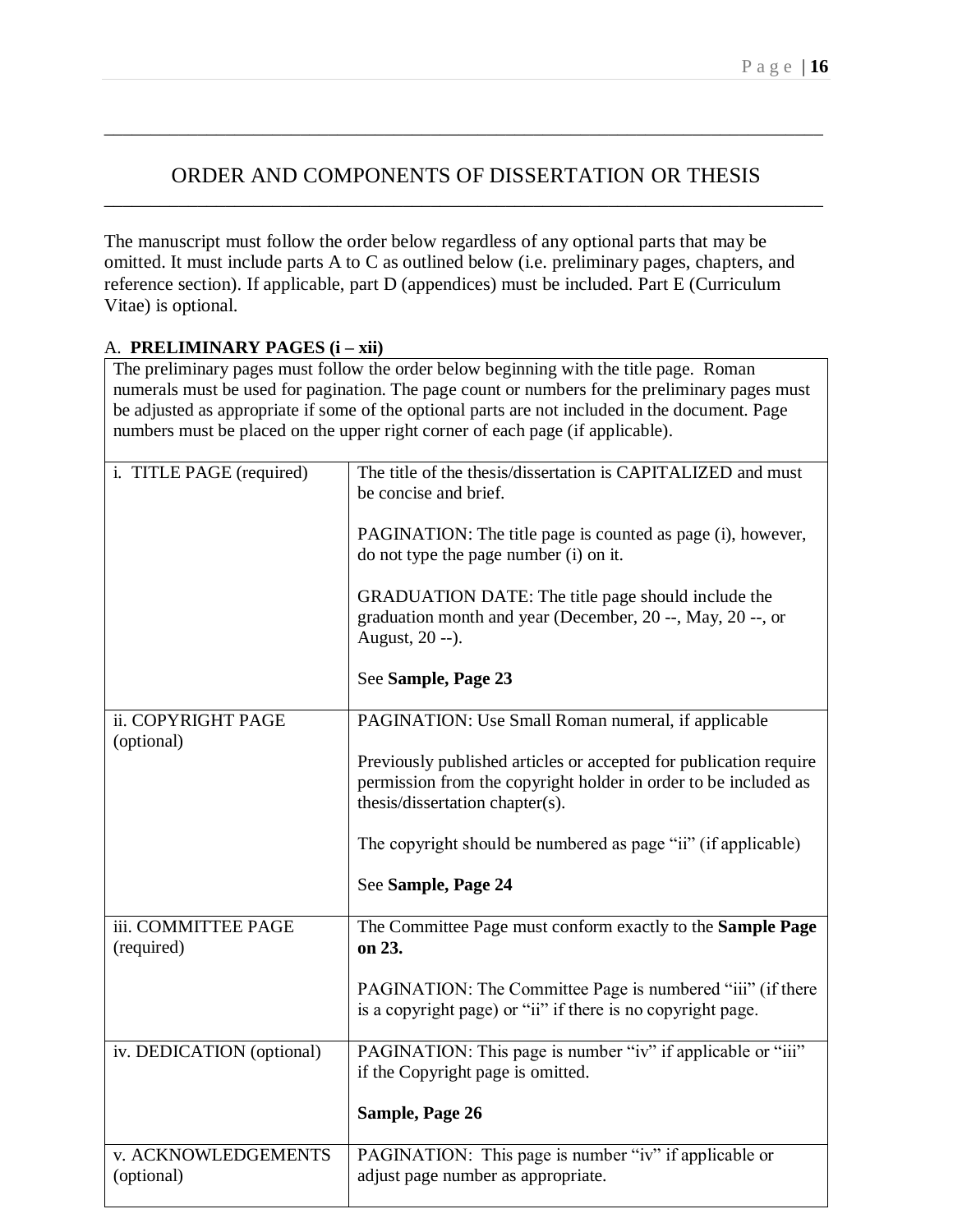|                                                                        | See Sample Page, 27                                                                                                                                                                                                                                                                                                                        |
|------------------------------------------------------------------------|--------------------------------------------------------------------------------------------------------------------------------------------------------------------------------------------------------------------------------------------------------------------------------------------------------------------------------------------|
| vi. ABSTRACT (required)                                                | The ABSTRACT (capitalized) must be brief and concise<br>summary of your research (all articles). Its purpose is to recap<br>the most important findings and methods of the study. It should<br>provide readers with a clear overview of the problem of the<br>study, methods, results, and conclusions. It should not exceed<br>350 words. |
|                                                                        | The ABSTRACT page is numbered as "iii" or "iv" depending<br>on previous count.                                                                                                                                                                                                                                                             |
|                                                                        | See Sample, Page 28                                                                                                                                                                                                                                                                                                                        |
| vii. PREFACE (optional)                                                | Type number $(s)$ on page $(s)$ ; maybe one or more pages                                                                                                                                                                                                                                                                                  |
|                                                                        | See Sample, Page 29                                                                                                                                                                                                                                                                                                                        |
| viii. TABLE OF CONTENTS<br>(required)                                  | Titles must be worded exactly as they are in the text although<br>capitalization may be different.                                                                                                                                                                                                                                         |
|                                                                        | The Tables of Contents should cover the entire manuscript.                                                                                                                                                                                                                                                                                 |
|                                                                        | Type page number(s) in small Roman numeral placed on upper<br>right corner of page.                                                                                                                                                                                                                                                        |
|                                                                        | See Sample Page, 30                                                                                                                                                                                                                                                                                                                        |
| ix. LIST OF TABLES<br>(required if there are 5 or more<br>tables)      | Titles must be worded exactly as they are in the text.<br>Page number(s) in small Roman numeral(s), placed on upper<br>right corner of page.                                                                                                                                                                                               |
|                                                                        | Tables listed should cover entire manuscript (all chapters)                                                                                                                                                                                                                                                                                |
|                                                                        | Sample, Page 32                                                                                                                                                                                                                                                                                                                            |
| x. LIST OF FIGURES,<br>CHARTS, etc. (required if 5 or<br>more figures) | Page number(s) in small Roman numeral, placed on upper right<br>corner of page<br>Figures listed should cover all applicable chapters                                                                                                                                                                                                      |
|                                                                        | See Sample page 33                                                                                                                                                                                                                                                                                                                         |
| xi. SYMBOLS (optional)                                                 | Student should consult with the major advisor before including<br>a list of symbols. If the symbols are unfamiliar, they should be<br>explained.                                                                                                                                                                                           |
| xii. LIST OF<br><b>ABBREVIATIONS</b>                                   | The abbreviations should be listed in alphabetical order and<br>include all abbreviations used in the text.                                                                                                                                                                                                                                |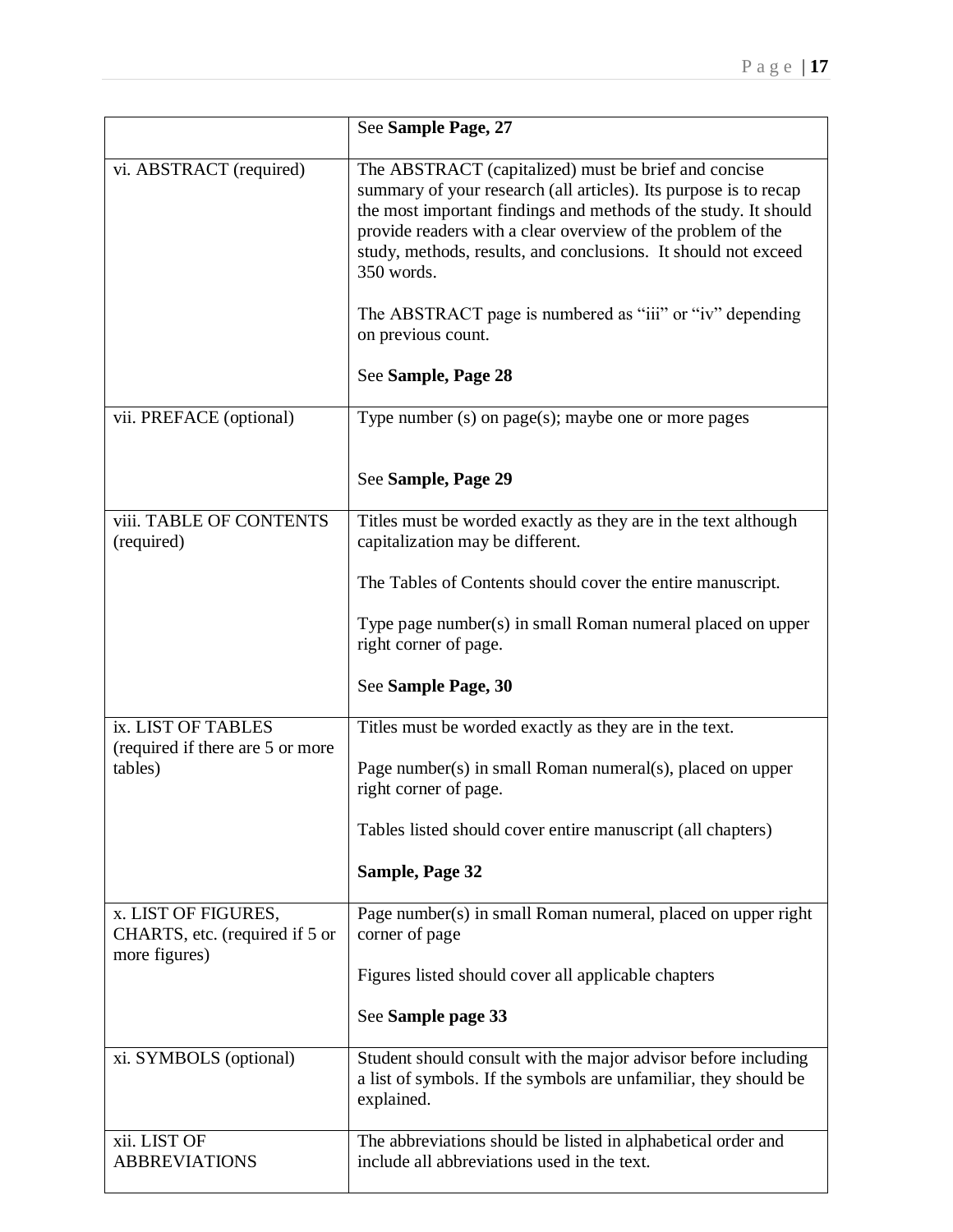# **B. TEXT (CHAPTERS I – V)**

| The text must be divided into chapters $(I - VI/V)$ . Roman numerals should be used to designate<br>chapters. |                                                                                                                                                                                                                                                                                                                                                                                                                                                                                                                                                                                                                                                                                                                                                                                                                                                                                           |  |
|---------------------------------------------------------------------------------------------------------------|-------------------------------------------------------------------------------------------------------------------------------------------------------------------------------------------------------------------------------------------------------------------------------------------------------------------------------------------------------------------------------------------------------------------------------------------------------------------------------------------------------------------------------------------------------------------------------------------------------------------------------------------------------------------------------------------------------------------------------------------------------------------------------------------------------------------------------------------------------------------------------------------|--|
| CHAPTER I (required)                                                                                          | INTRODUCTION: This is the first chapter of the<br>thesis/dissertation. It should describe the purpose of the study,<br>statement of the problem, its significance, research questions,<br>and provide an overview of the basic components of the<br>research in a coherent manner. It should also include an<br>overview of the theoretical foundations, methods, and a brief<br>explanation of the contents of the remaining chapters.<br><b>PAGINATION:</b> Arabic numerals should be used throughout<br>remaining sections of the document (chapters, references,<br>appendices, and curriculum vitae).<br>The first page of Chapter I is not numbered but it's included in<br>the page count as page "1." Similarly, the beginning page of the<br>remaining chapters (I, II, III, IV, V) are included in the page<br>count, but page numbers should not typed.<br>See Sample, Page 34 |  |
| <b>CHAPTER II</b> (required)                                                                                  | <b>LITERATURE REVIEW</b>                                                                                                                                                                                                                                                                                                                                                                                                                                                                                                                                                                                                                                                                                                                                                                                                                                                                  |  |
|                                                                                                               | Divide chapter into subheadings/sections $-$ e.g.,<br>Introduction, Review of Literature, Conceptual Framework,<br>summary (or as subheadings appear in chapter).<br>Sample, Page 35                                                                                                                                                                                                                                                                                                                                                                                                                                                                                                                                                                                                                                                                                                      |  |
| <b>CHAPTER III</b> (required)                                                                                 | METHODOLOGY                                                                                                                                                                                                                                                                                                                                                                                                                                                                                                                                                                                                                                                                                                                                                                                                                                                                               |  |
|                                                                                                               | Divide chapter into subheadings/sections $-$ e.g., Research<br>Purpose, Rationale, and Design, Data Collection Methods, Data<br>Analysis, Limitations and Delimitations.<br>Sample, Page 36                                                                                                                                                                                                                                                                                                                                                                                                                                                                                                                                                                                                                                                                                               |  |
| CHAPTER IV (required)                                                                                         | <b>RESULTS</b>                                                                                                                                                                                                                                                                                                                                                                                                                                                                                                                                                                                                                                                                                                                                                                                                                                                                            |  |
|                                                                                                               | This chapter reports the study results. The findings should be<br>organized on the basis of the research questions. Tables may be<br>used to summarize information and detailed information<br>presented in as an appendix.<br>Sample, Page 37                                                                                                                                                                                                                                                                                                                                                                                                                                                                                                                                                                                                                                            |  |
| <b>CHAPTER V</b> (required)                                                                                   | CONCLUSION: This chapter concludes the study. It covers<br>integrated findings, implications, and future directions that<br>result from the entire study. The chapter underscores the                                                                                                                                                                                                                                                                                                                                                                                                                                                                                                                                                                                                                                                                                                     |  |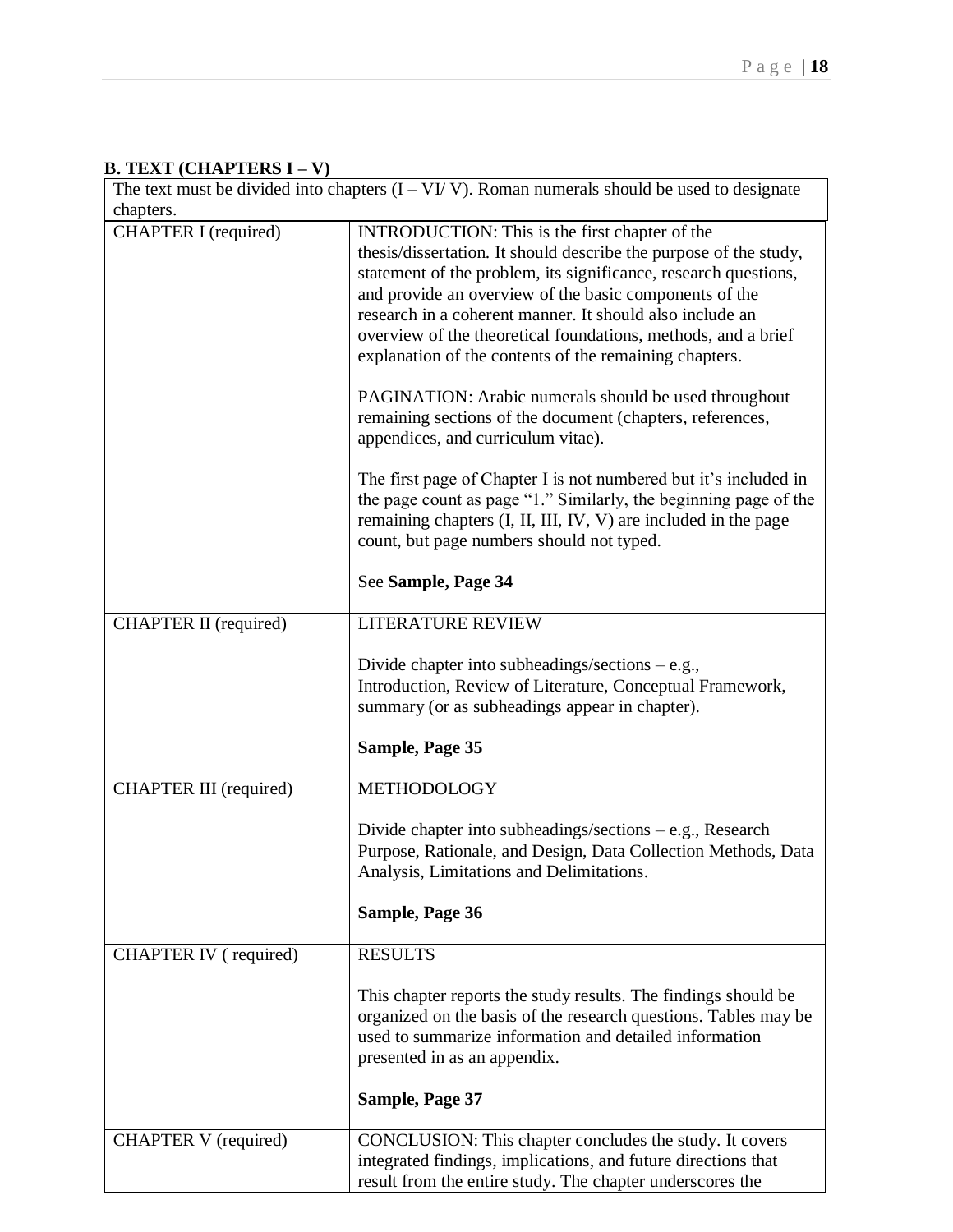| research.<br>Sample, Page 38                                                                                               |
|----------------------------------------------------------------------------------------------------------------------------|
| study's major findings, contributions, recommendations,<br>limitations, and raises new questions and directions for future |

#### **C. REFERENCES**

| References for all papers should conform to the APA style manual except for manuscripts<br>written by students in Chemistry and Engineering (follow discipline/department style) |                                                                                                                                                                                                                                                                                       |  |
|----------------------------------------------------------------------------------------------------------------------------------------------------------------------------------|---------------------------------------------------------------------------------------------------------------------------------------------------------------------------------------------------------------------------------------------------------------------------------------|--|
| <b>REFERENCES</b> (required)                                                                                                                                                     | References for the entire manuscript and any supplementary<br>materials should be included in this section and should conform<br>to the APA style manual or the same style and format as the<br>articles.<br>PAGINATION: Continue page numbering from CHAPTER V<br>(or IV for thesis) |  |

#### **D. APPENDICES**

The appendices should conform to the APA style manual except for theses/dissertations submitted by students in Chemistry and Engineering (as dictated by discipline/department).

All research instruments used and other related items as required by the student's committee. Each item should be given a letter and listed in the Table of Contents.

PAGINATION: Continue page numbering from REFERENCES section

| <b>APPENDICES</b>         | Continue page numbering from REFERENCES |
|---------------------------|-----------------------------------------|
| (required, if applicable) |                                         |

#### **E. CURRICULUM VITAE (C.V.)**

| CURRICULUM VITAE | Continue page numbering from APPENDICES |
|------------------|-----------------------------------------|
|                  |                                         |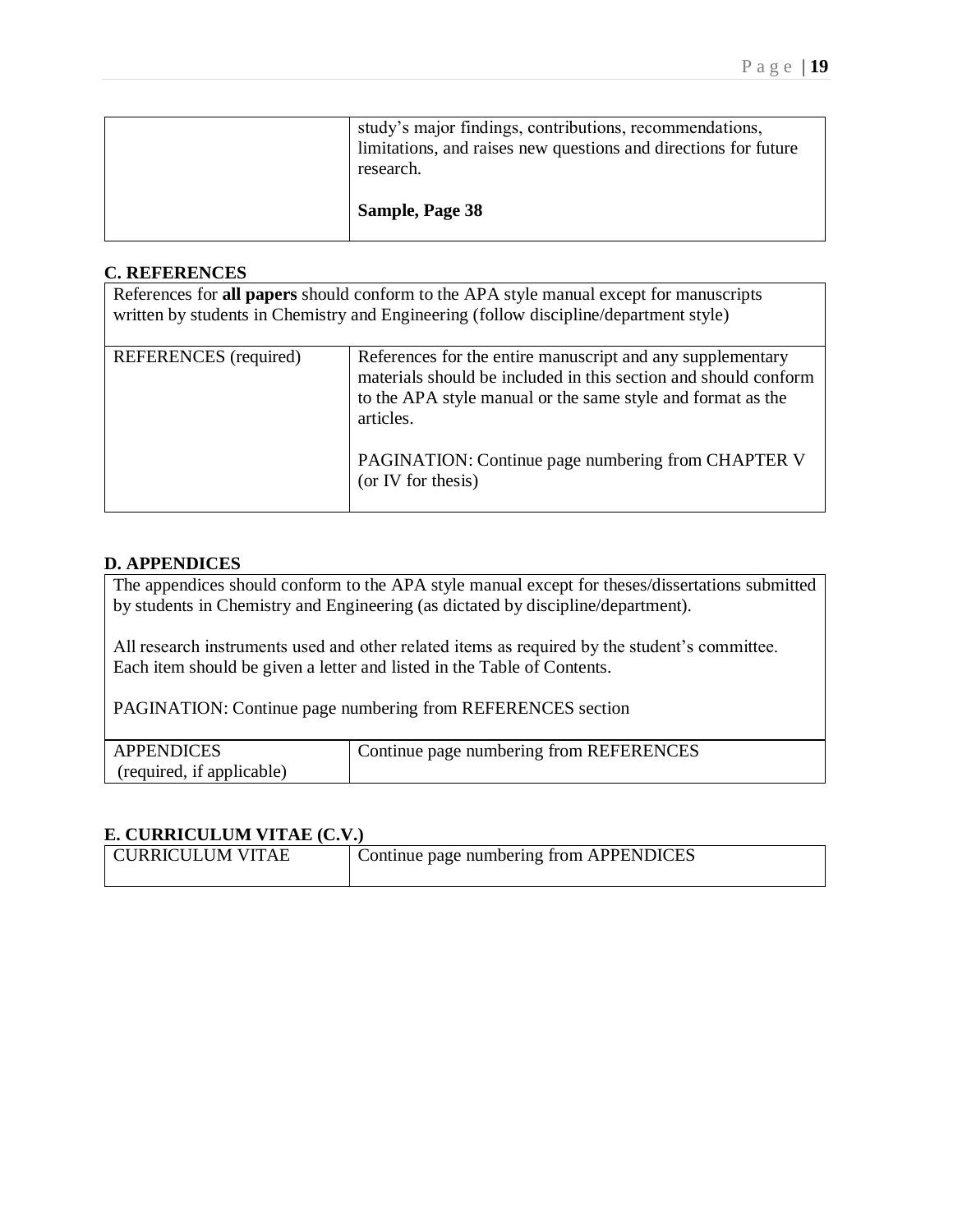# ELECTRONIC THESIS DISSERTATION SUBMISSION STEPS **\_\_\_\_\_\_\_\_\_\_\_\_\_\_\_\_\_\_\_\_\_\_\_\_\_\_\_\_\_\_\_\_\_\_\_\_\_\_\_\_\_\_\_\_\_\_\_\_\_\_\_\_\_\_\_\_\_\_\_\_\_\_\_\_\_\_\_\_\_\_\_\_\_\_\_\_\_**

**\_\_\_\_\_\_\_\_\_\_\_\_\_\_\_\_\_\_\_\_\_\_\_\_\_\_\_\_\_\_\_\_\_\_\_\_\_\_\_\_\_\_\_\_\_\_\_\_\_\_\_\_\_\_\_\_\_\_\_\_\_\_\_\_\_\_\_\_\_\_\_\_\_\_\_\_\_**

1. Create a PDF file of your dissertation/thesis or convert document (manuscript) to PDF. This must be a single file. Some items to have at hand before beginning the electronic submission include:

- Abstract (in "Word" or other word processor)
- If applicable, Supplementary files (e.g. images, data, etc.) that are an integral part of the thesis/dissertation, but not part of the full text
- Names of Committee Chair and Committee Members

2. Create an account with the ETD system, and a system-generated password is e-mailed to you to confirm your email address.

3. Next, log in your account and begin the submission process.

4. Choose Publishing Option: Traditional or Open Access.

5. You agree to the ProQuest/UMI publishing agreement. No signature is needed, but you must accept the agreement online in order to continue.

6. Next, enter your contact information (name, permanent email, T-Number, present and permanent address, country).

7. Next, enter the details of the submission (title, abstract, year manuscript completed, degree date, degree type, department, primary subject, key words, names of committee chair and members). It's strongly recommended that you copy and phase the title, abstract, and names of committee members to avoid making error(s).

8. Upload your thesis or dissertation. If applicable, you have the option to enter supplementary or associated files, and notes to ETD administrator.

9. Submit (upload) any copyright permission documents if applicable. Register your thesis or dissertation by submitting an application to the U.S. Office of Copyright (if applicable). Order manuscript copies if desired (payment required).

10. Confirmation email is sent to you with reminders about how to contact ProQuest/UMI with questions.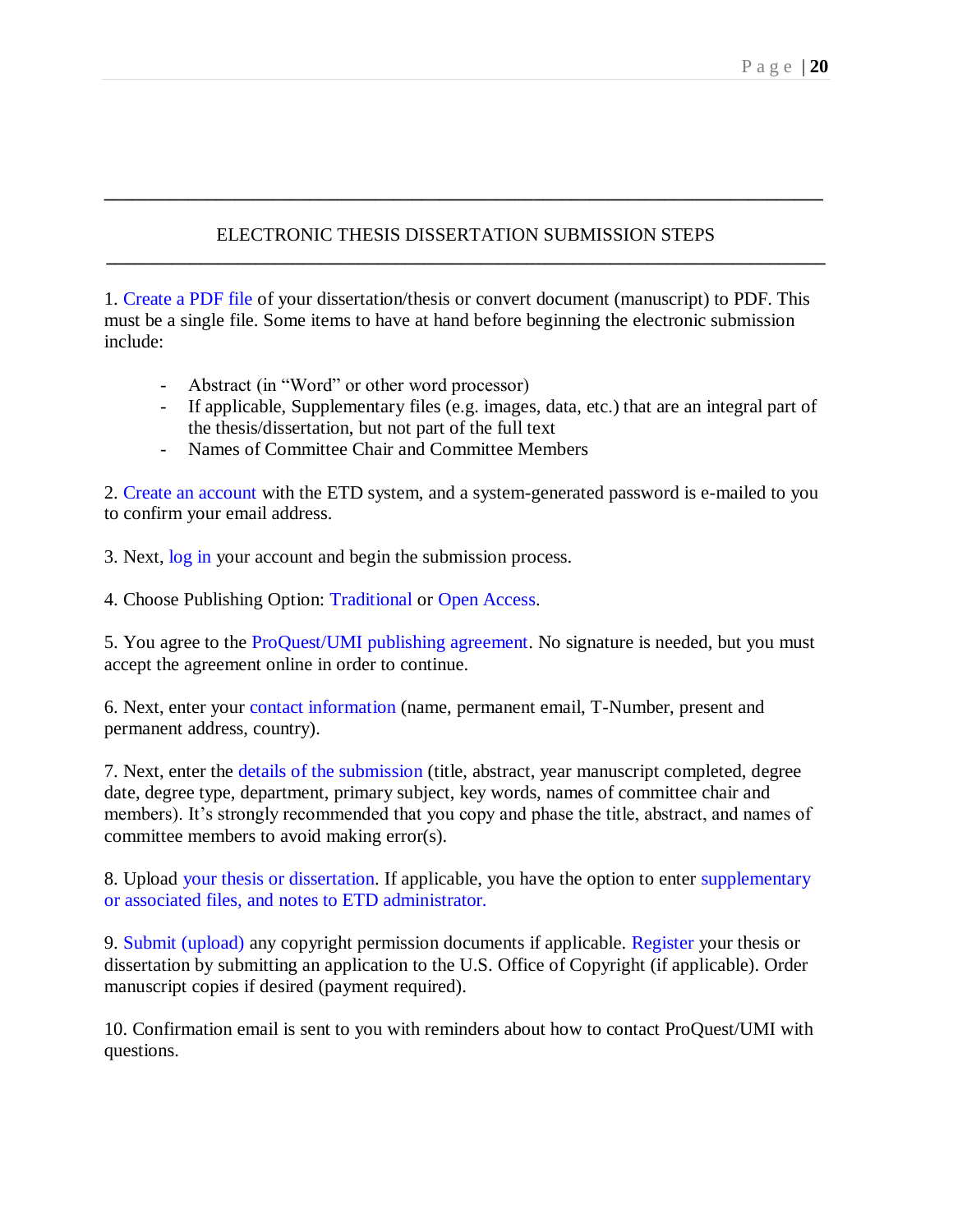**SAMPLE PAGES**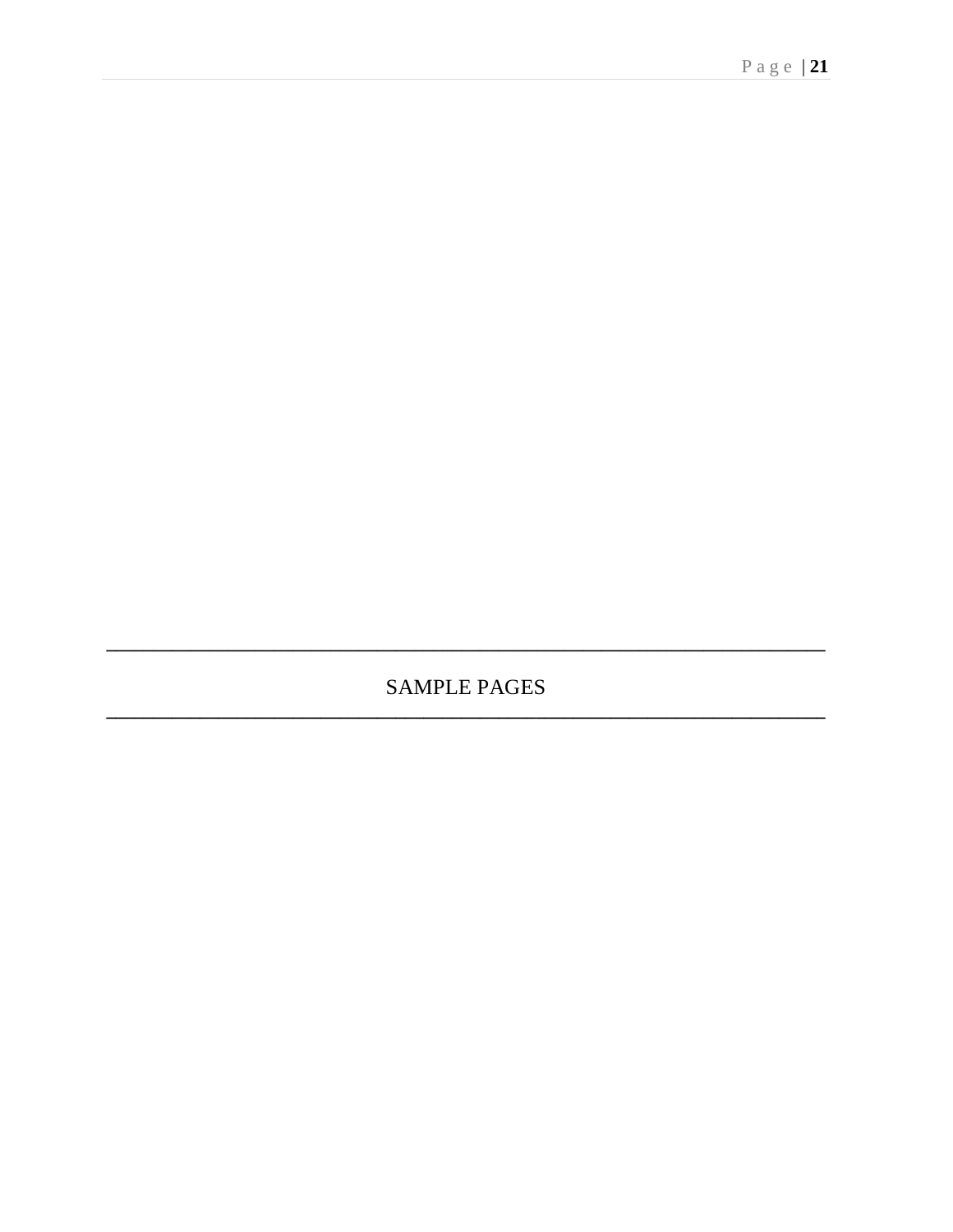(Two inch top margin)

# TITLE OF PAPER – *IF MORE THAN ONE LINE,*

#### *USE INVERTED PYRAMID FORM*

(Twelve single spaces)

A Thesis or Dissertation

Submitted to

The School of Graduate and Professional Studies

Department of Your Department Name

Tennessee State University

In Partial Fulfillment

of the Requirements for the Degree

Your Degree Name

Your Name

Graduation Month Year

**Keywords**: add five keywords here that you would use in a Web search to find this document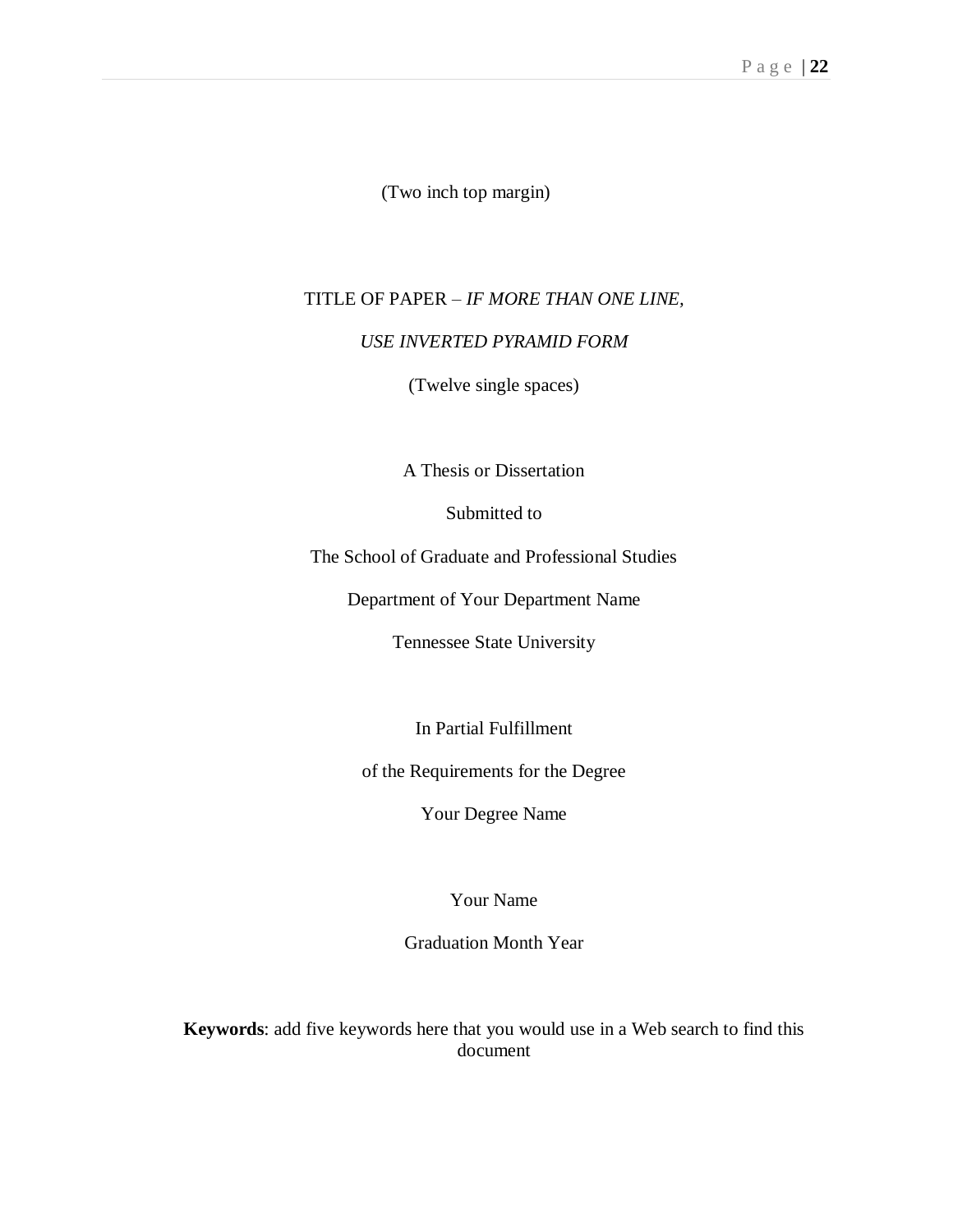# **COPYRIGHT**

(If applicable)

# TITLE OF PAPER – IF MORE THAN ONE LINE, USE INVERTED PYRAMID FORM

Graduation Month Year

Your Name

© Year All rights reserved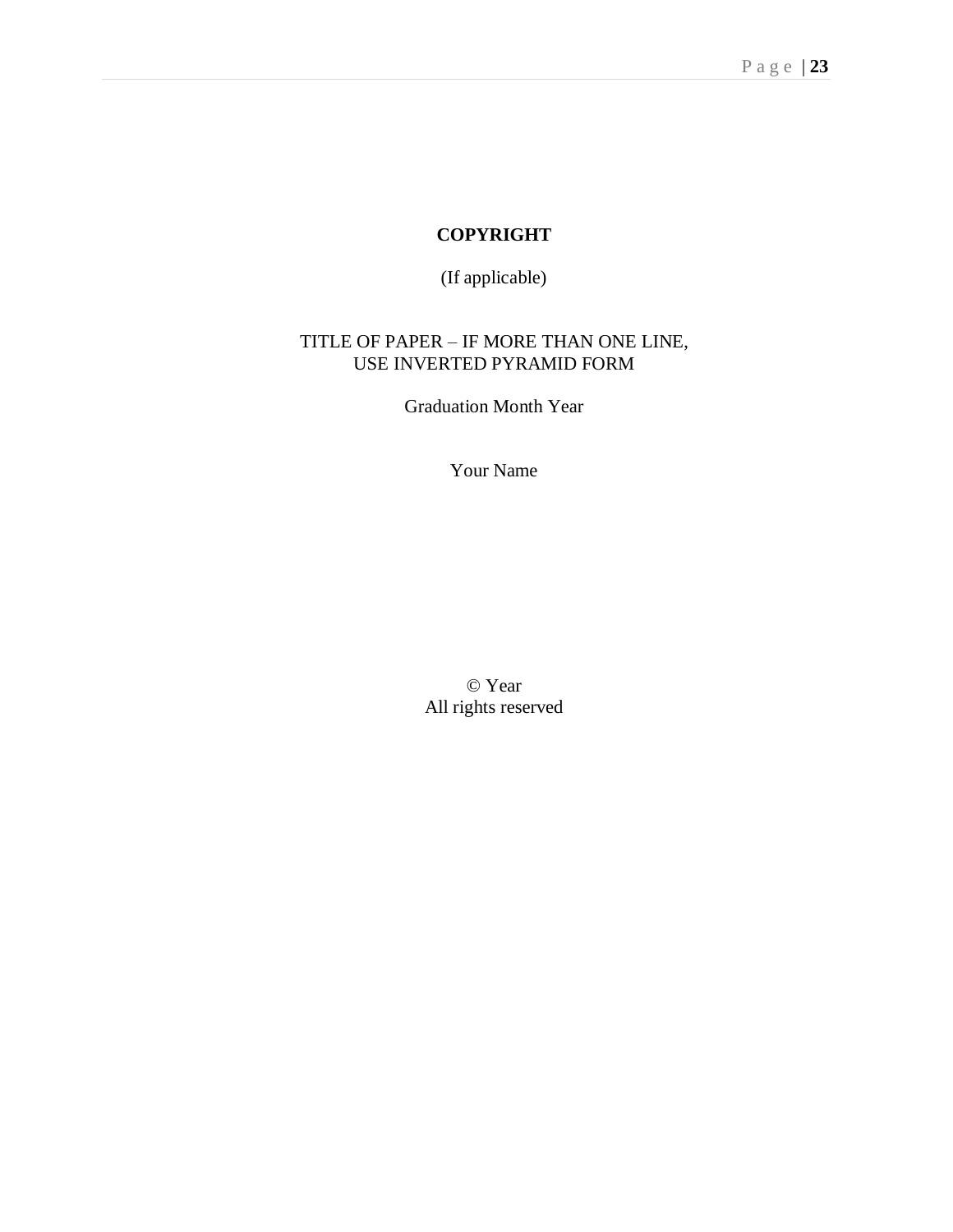#### APPROVED DEGREE STATEMENTS FOR THE COMMITTEE PAGE

Substitute the statement that applies to your degree program.

#### Master's Degree

…for the degree, Master of Arts in \_\_\_\_\_\_\_\_\_\_\_\_\_\_\_\_\_\_\_\_\_\_\_\_\_.

…for the Master of Arts in Education degree in \_\_\_\_\_\_\_\_\_\_\_\_\_\_\_.

…for the Master of Education in \_\_\_\_\_\_\_\_\_\_\_\_\_\_\_\_\_\_\_\_\_\_\_\_\_\_\_\_\_\_\_.

…for the degree, Master of Science in\_\_\_\_\_\_\_\_\_\_\_\_\_\_\_\_\_\_\_\_\_\_\_\_\_.

…for the degree, Master of Science in \_\_\_\_\_\_\_\_\_\_\_\_\_ with concentration in \_\_\_\_\_\_\_\_\_\_\_\_\_\_.

…for the degree, Master of Engineering

…for the degree, Master of Criminal Justice

### Doctor of Education

- …for the degree, Doctor of Education in \_\_\_\_\_\_\_\_\_\_\_\_\_\_\_.
- …for the degree, Doctor of Education in \_\_\_\_\_\_\_\_\_\_\_\_\_\_\_ with concentration in \_\_\_\_\_\_\_.

#### Doctor of Philosophy

…for the degree, Doctor of Philosophy in \_\_\_\_\_\_\_\_\_\_\_\_\_\_\_\_\_\_\_\_.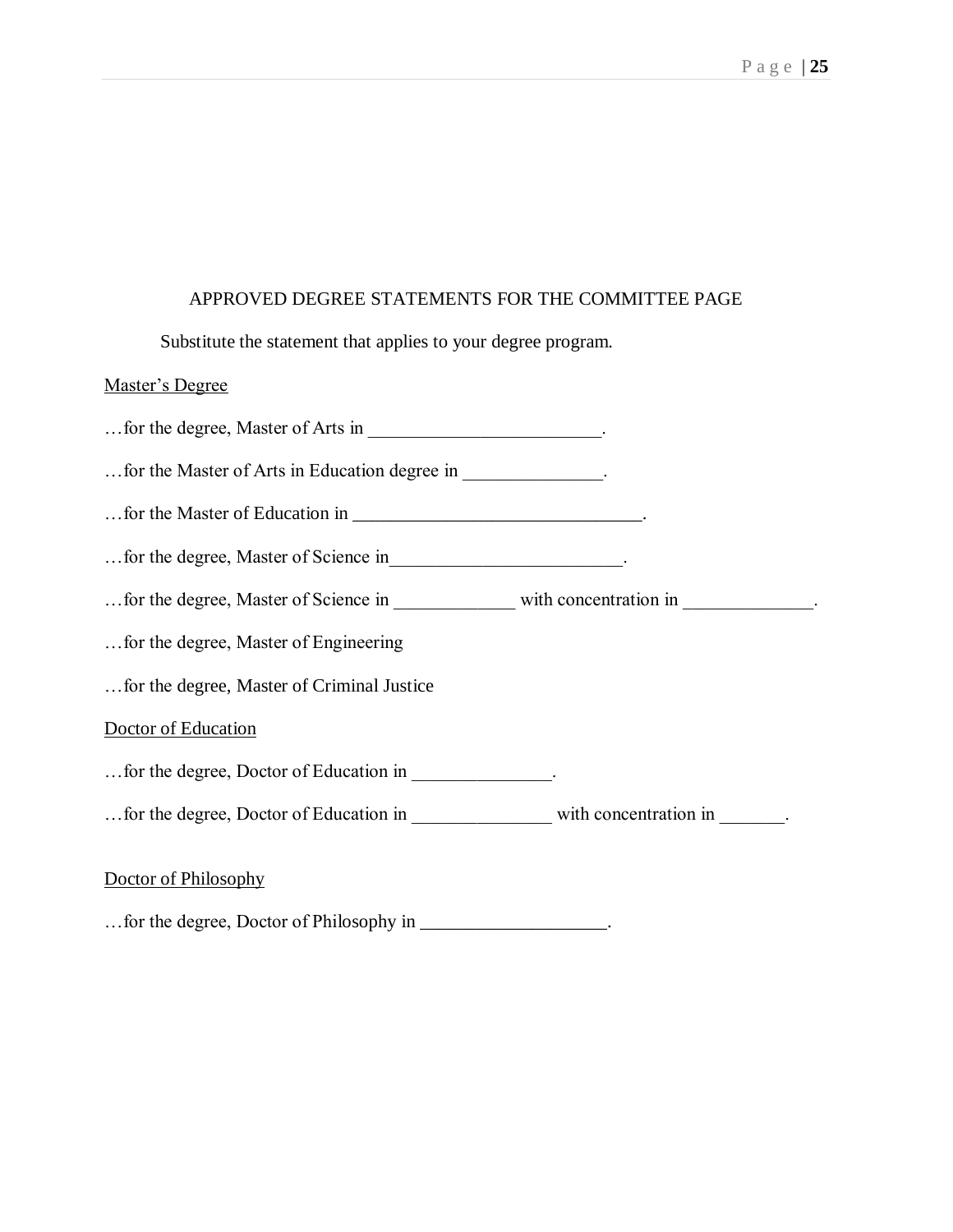To the Graduate School:

We are submitting a by entitled "". We recommend that it be accepted in partial fulfillment of the requirements for the degree, of in.

> Jane Doe, Ph.D./Ed.D. **Chairperson**

John Doe, Ph.D. /Ed.D. Committee Member

Type Name

Committee Member

Type Name

Committee Member

Accepted for the Graduate School:

Type Name, Ph.D.

Dean of the Graduate School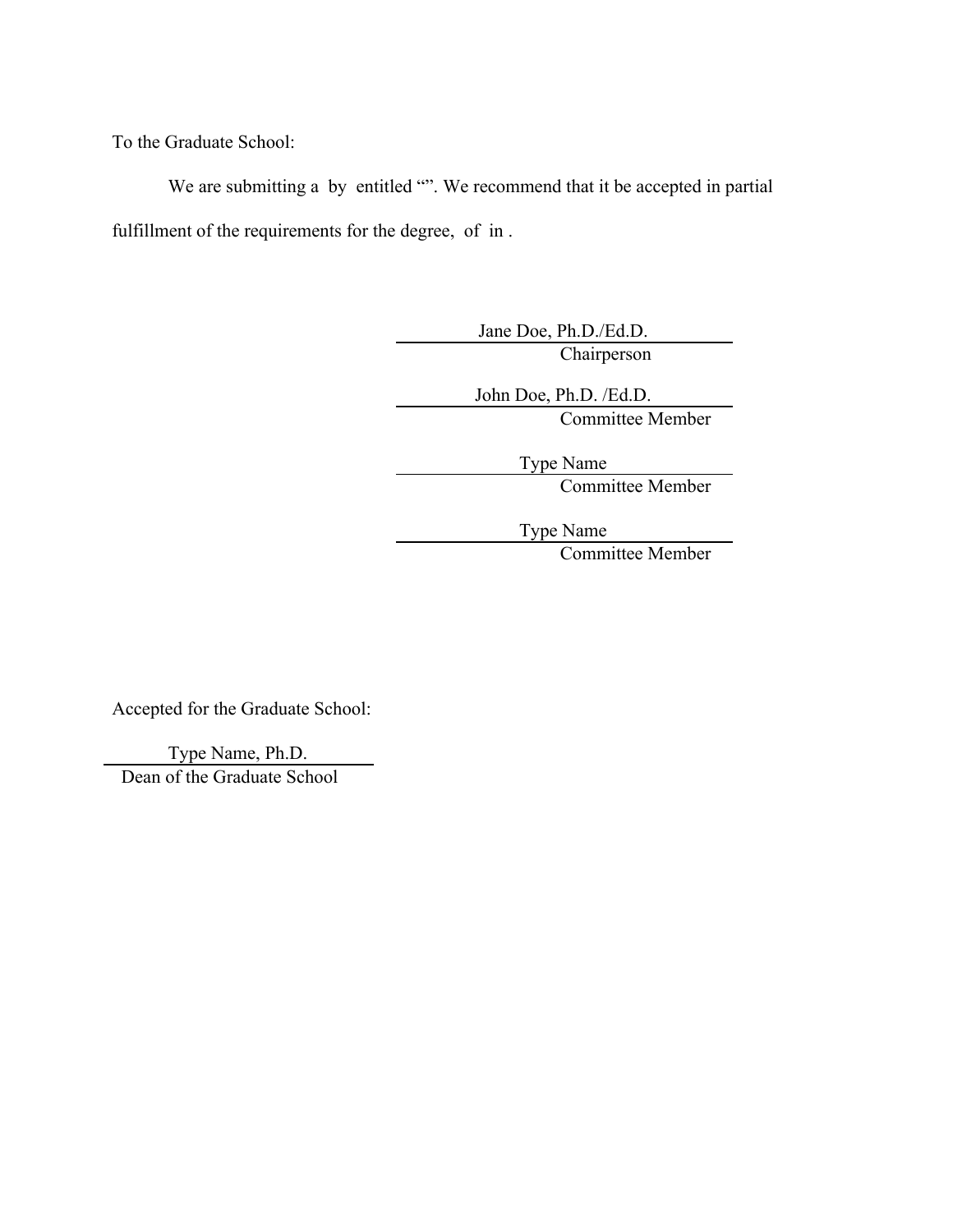#### **DEDICATION**

The dedication is a brief statement or note dedicating the thesis or dissertation to someone in token of affection or esteem. Usually, dissertators thank their families (nuclear and extended), their spiritual traditions, spouses, parents, etc. Since it is usually a no more than two or three lines, center the word **DEDICATION** (as above) in all capital letters three spaces above the middle of the page. Using the paragraph indentation as the rest of the text begin the statement three spaces below the word **DEDICATION**. This page is optional.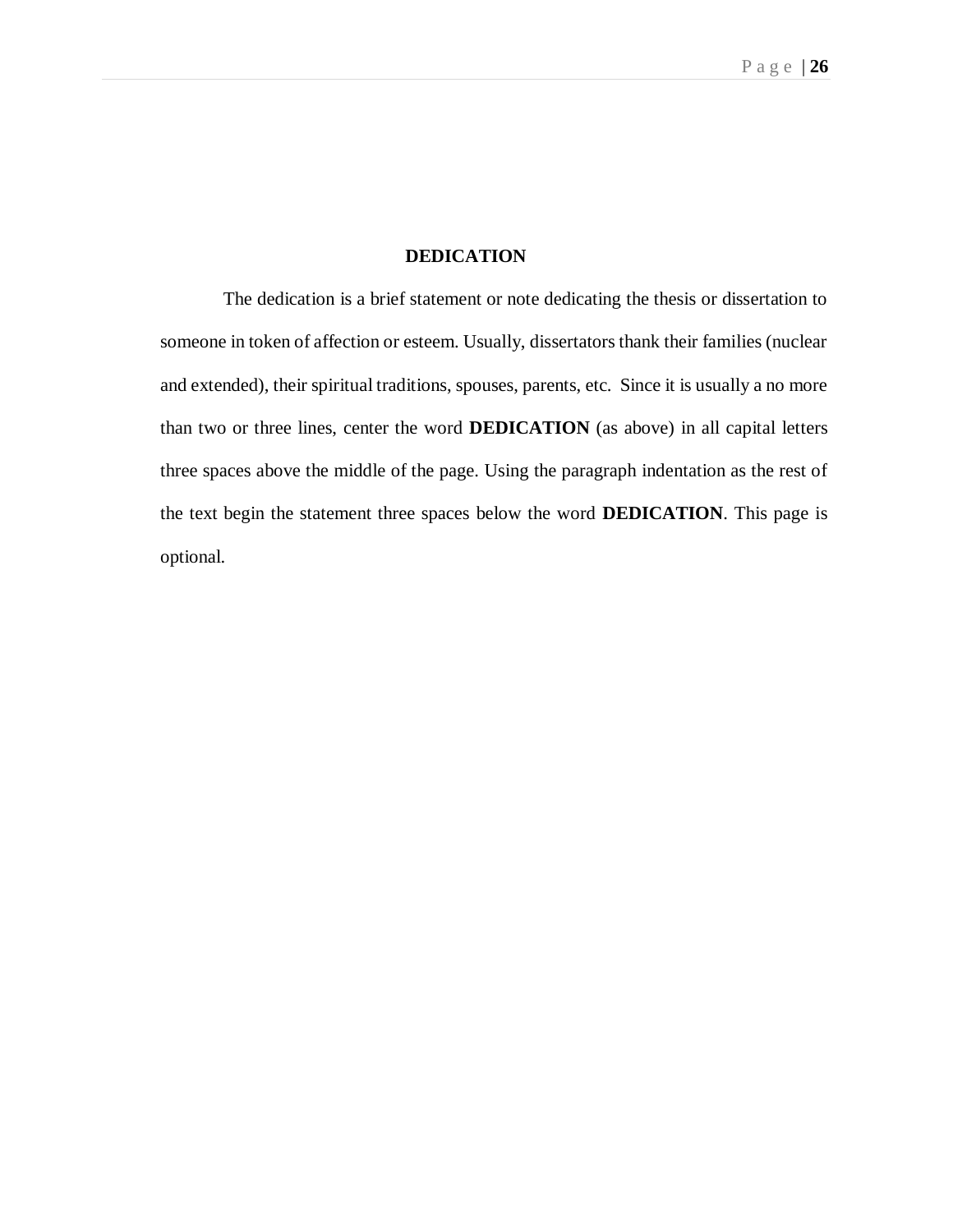#### **ACKNOWLEDGEMENT**

In this section, acknowledge those who have been helpful during your matriculation and thesis or dissertation research process. Before deciding to include this section, determine your specific indebtedness to others for information and assistance. The signatures usually adequately recognize the committee members and the major advisor on the approval page. However, if they have given more than the required assistance, they should be tactfully and specifically acknowledged. The acknowledgments should be brief. Type the word ACKNOWLEDGEMENTS in capital letters. Start the content of acknowledgements three spaces below the title. The Acknowledgments section is optional (for single author thesis/dissertation) and required if there are coauthors.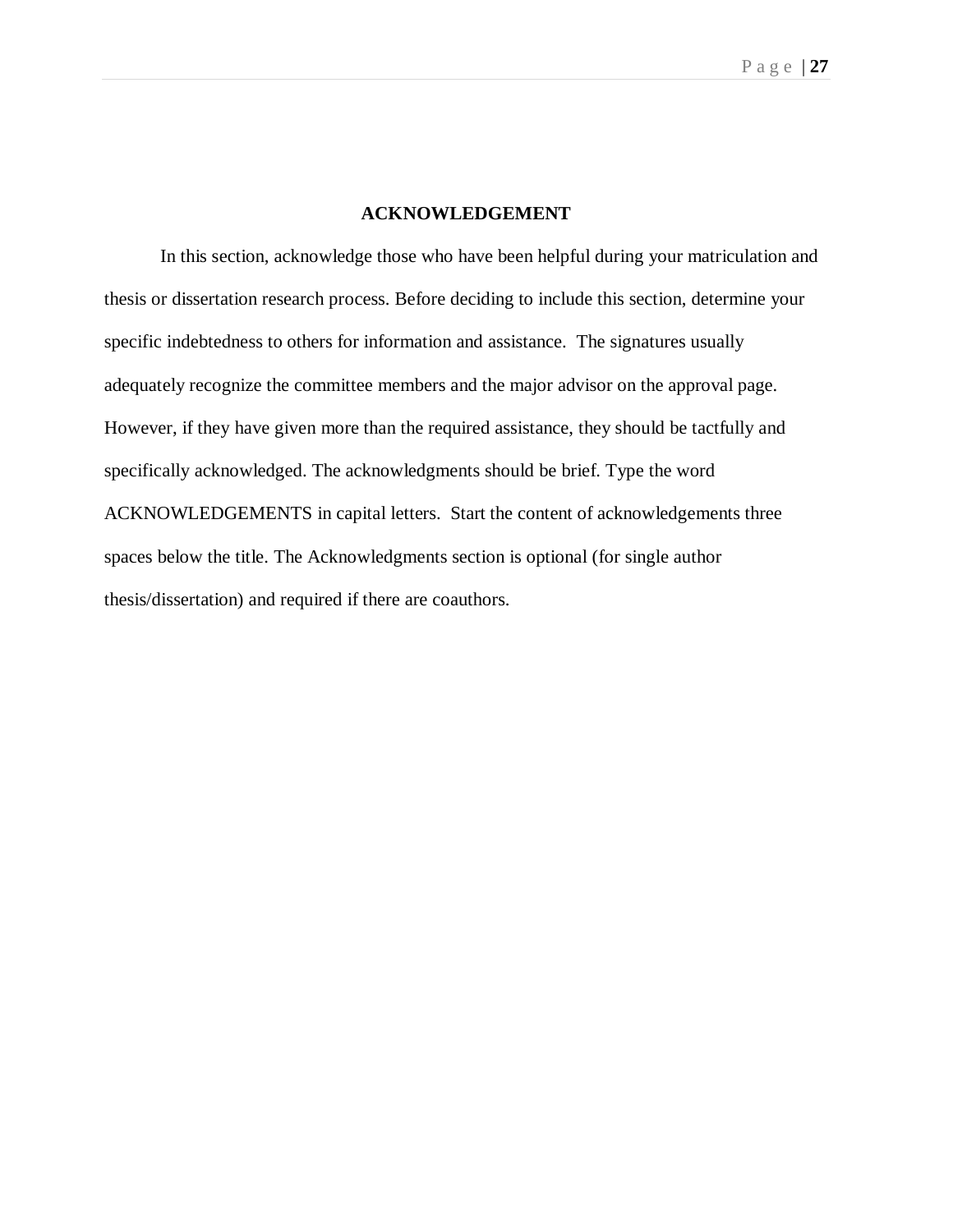# (Two inch top margin)

# [TITLE OF YOUR DISSERTATION – All caps, inverted pyramid; the title must match your title page exactly

#### **ABSTRACT**

YOUR NAME (in CAPS). The Title of Your Thesis/Dissertation (Under the direction of DR. NAME OF YOUR COMMITTEE CHAIR)

Abstract Text text text text text text text text text text text text text text text text text text

text text text text text text text text text text text text text text text text text text text text text text

text text text text text text text text text text text text

(Not more than 350 words)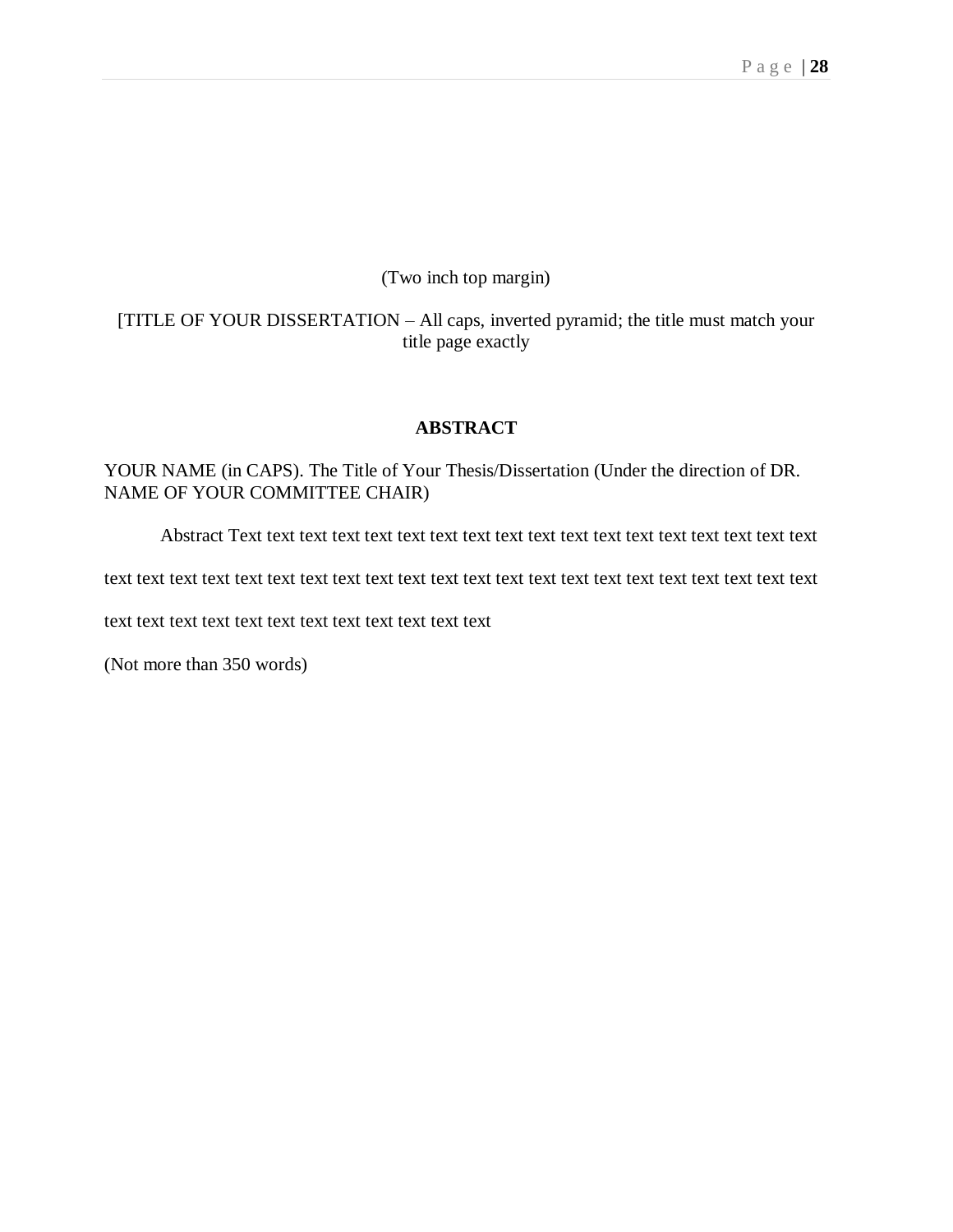# **PREFACE** (Optional)

The Preface Page, if included should acknowledge individuals who assisted with project.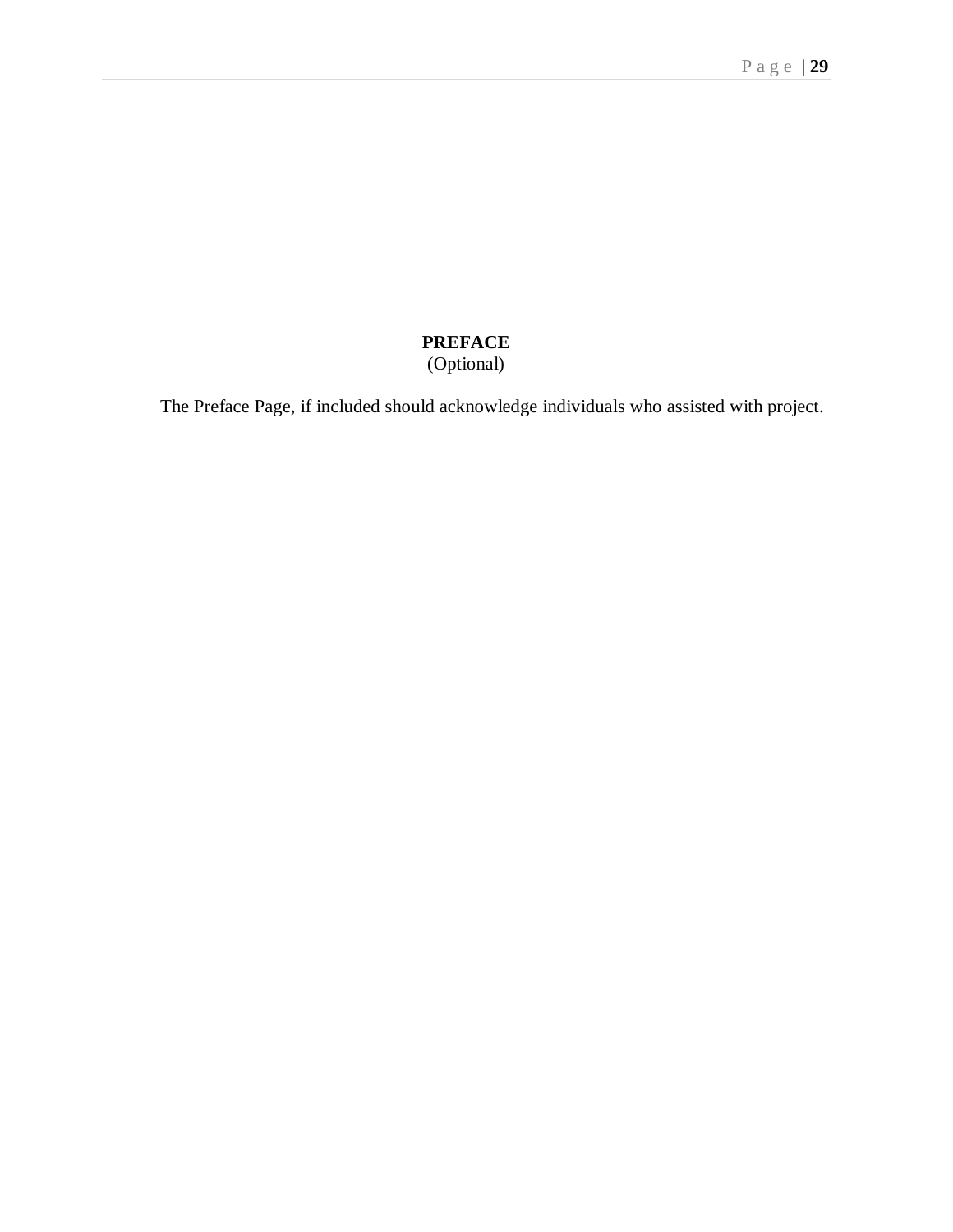# **TABLE OF CONTENTS**

# (Required)

Titles must be worded exactly as they are in the text although the capitalization may be different. Student should follow the example below or consult with major advisor and follow the directions in manual approved for the discipline (Engineering & Chemistry).

| CHAPTER I (INTRODUCTION) Page number (Arabic Numeral, counted but not hidden) |
|-------------------------------------------------------------------------------|
|                                                                               |
|                                                                               |
|                                                                               |
| CHAPTER II (TITLE FOR MANUSCRIPT 1) Page number (counted but not hidden)      |
|                                                                               |
|                                                                               |
|                                                                               |
| CHAPTER III (TITLE FOR MANUSCRIPT 2)  Page number (counted but not hidden)    |
|                                                                               |
|                                                                               |
|                                                                               |
| CHAPTER 4 (TITLE FOR MANUSCRIPT 3)  Page number (counted but not hidden)      |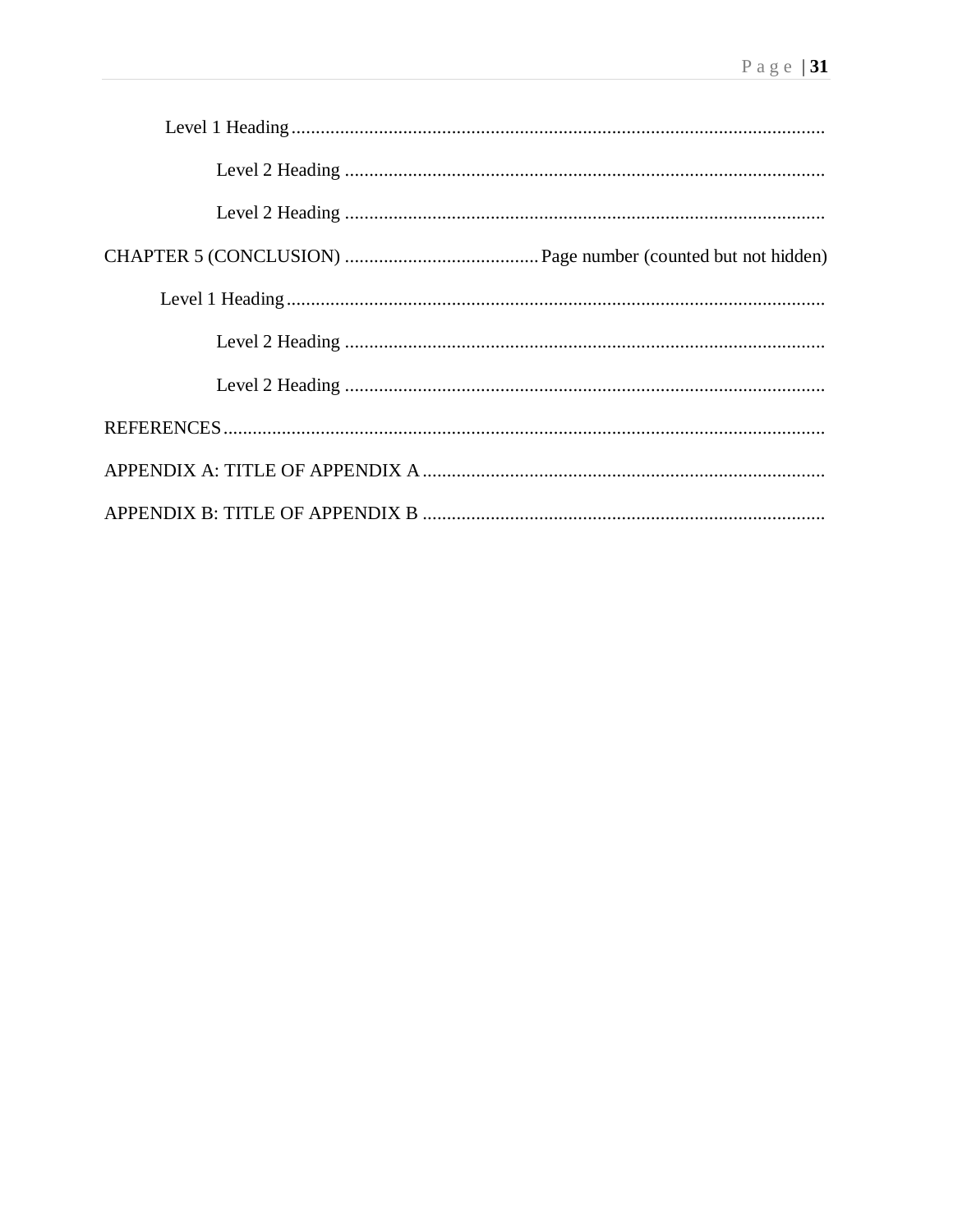# **LIST OF TABLES**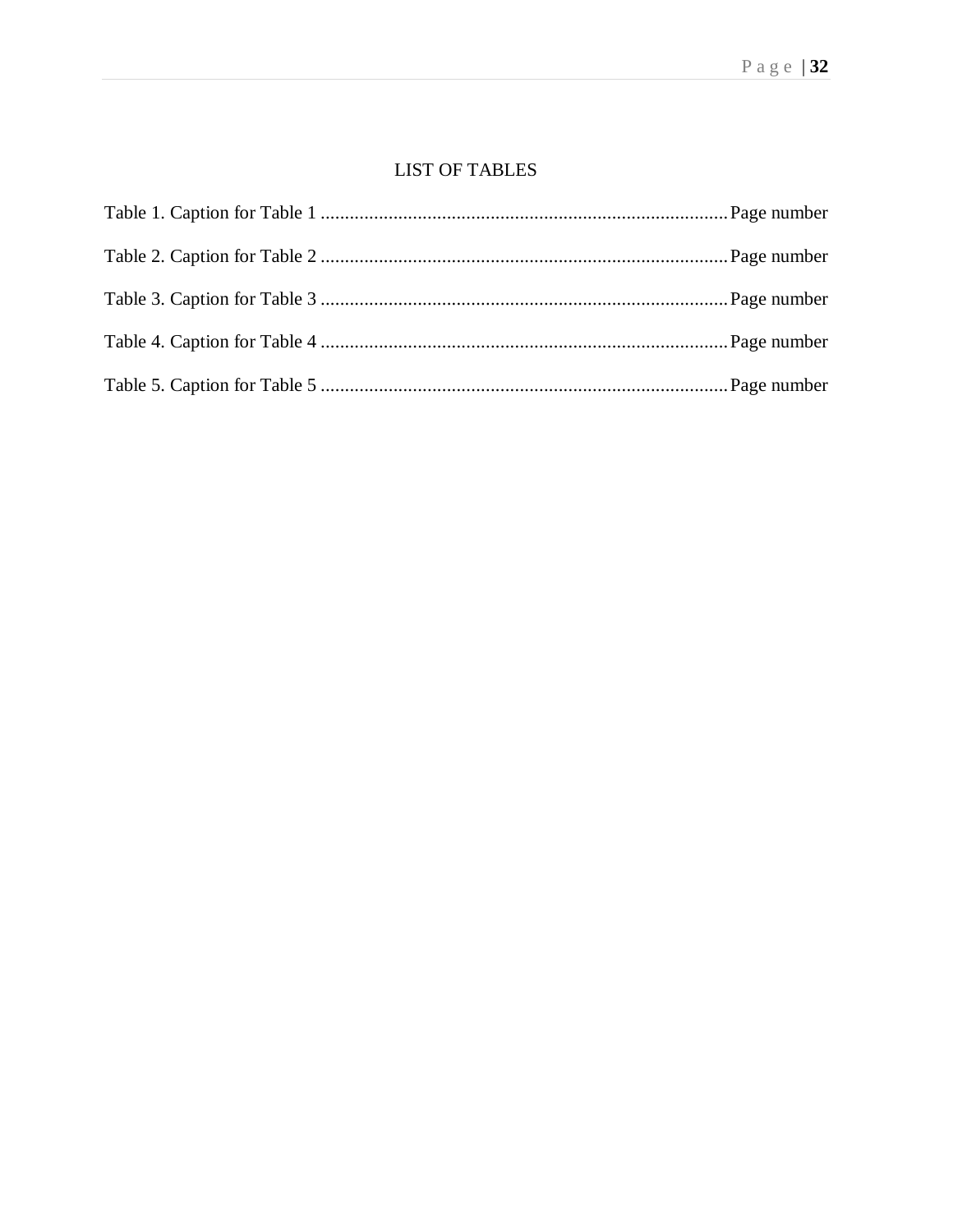# LIST OF FIGURES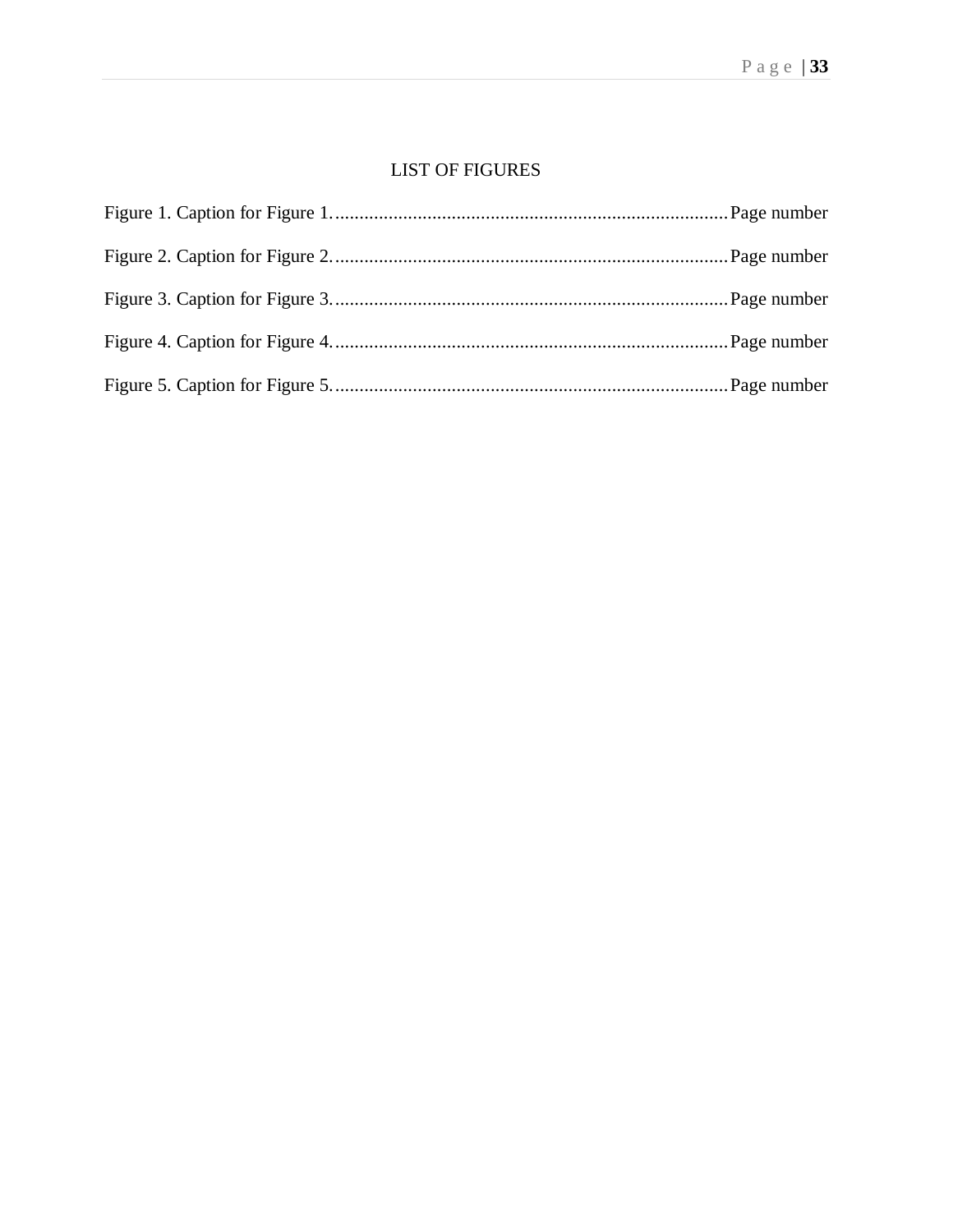#### CHAPTER I

#### INTRODUCTION

#### First Level Subheading

Text text text text text text text text text text text text text text text text text text text text text text text text text text text text text text text text text text text text text text text text text text text text text text text text text.

text text text

# Second Level Subheading

Text text text text text text text text text text text text text text text text text text text text text text text text text text text text text text text text text text text text text text text text text text text text text text text text text.

text text text

Third level subheading.

Text text text text text text text text text text text text text text text text text text text text text text text text text text text text text text text text text text text text text text text text text text text text text text text text text.

text text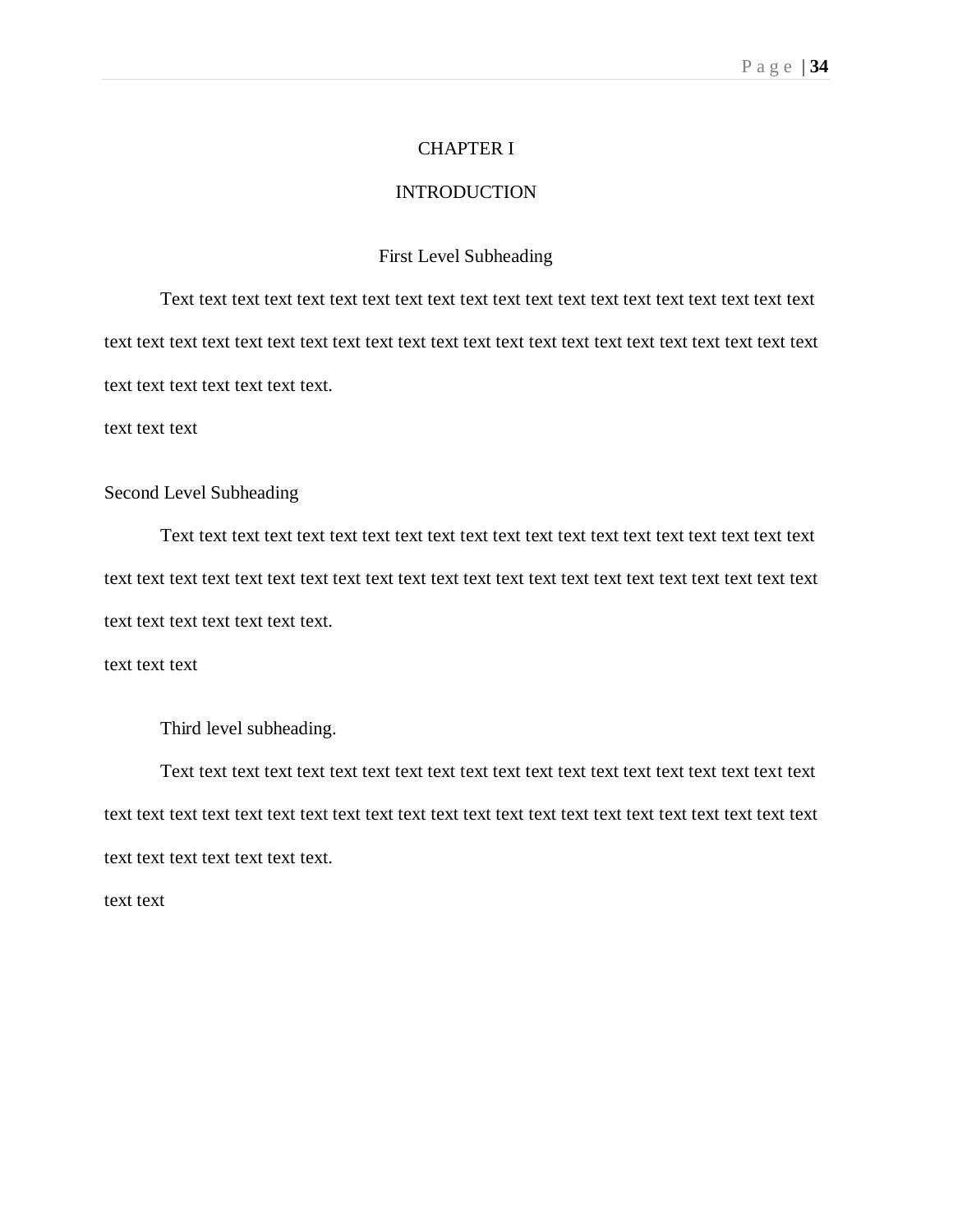#### CHAPTER II

#### TITLE OF CHAPTER II

#### First Level Subheading

Text text text text text text text text text text text text text text text text text text text text text text text text text text text text text text text text text text text text text text text text text text text text text text text text text.

text text text

#### Second Level Subheading

Text text text text text text text text text text text text text text text text text text text text text text text text text text text text text text text text text text text text text text text text text text text text text text text text text.

text text text

Third level subheading.

Text text text text text text text text text text text text text text text text text text text text text text text text text text text text text text text text text text text text text text text text text text text text text text text text text.

text text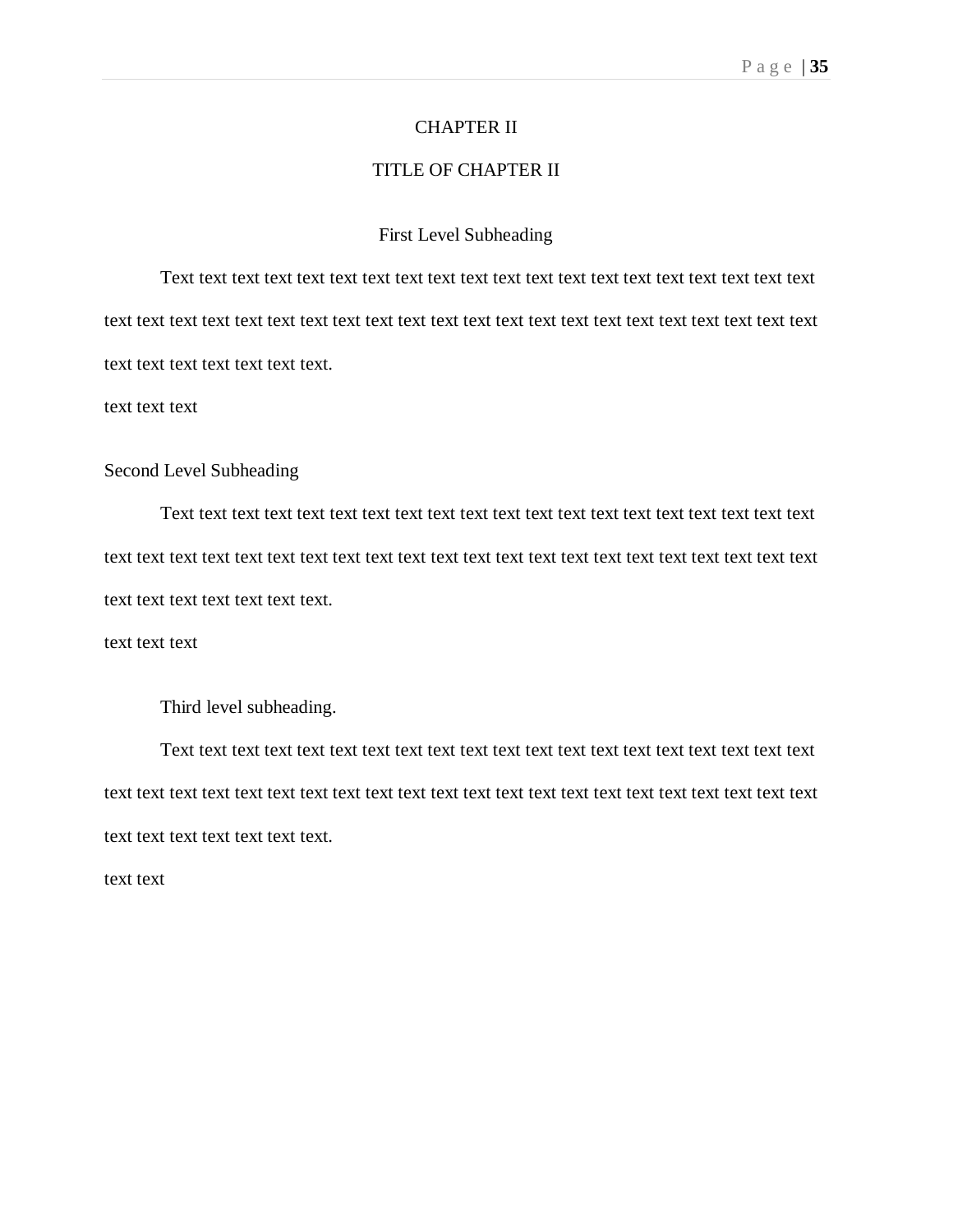#### CHAPTER III

#### TITLE OF CHAPTER III

#### First Level Subheading

Text text text text text text text text text text text text text text text text text text text text text text text text text text text text text text text text text text text text text text text text text text text text text text text text text.

text text text

# Second Level Subheading

Text text text text text text text text text text text text text text text text text text text text text text text text text text text text text text text text text text text text text text text text text text text text text text text text text.

text text text

Third level subheading.

Text text text text text text text text text text text text text text text text text text text text text text text text text text text text text text text text text text text text text text text text text text text text text text text text text.

text text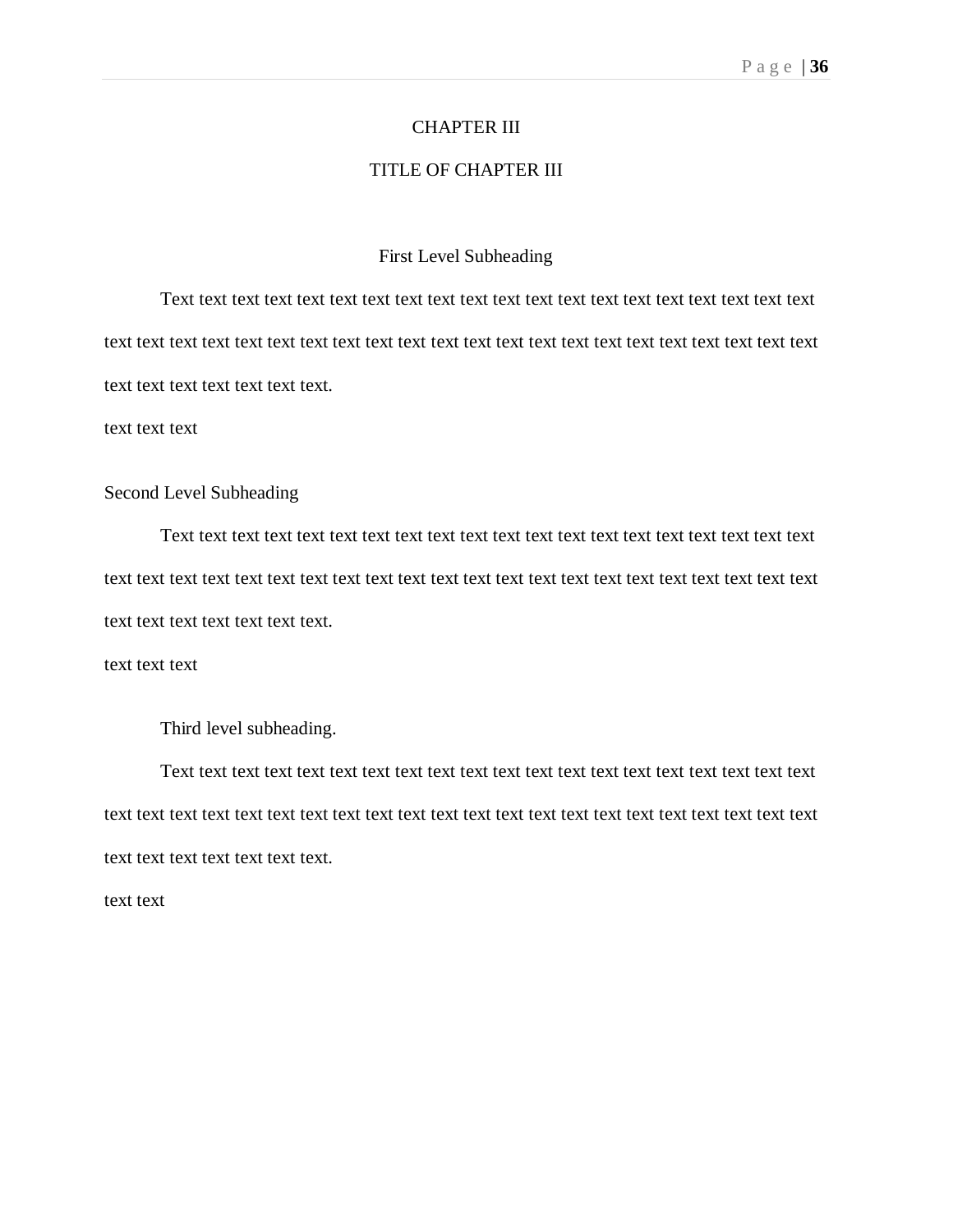#### CHAPTER IV

#### TITLE OF CHAPTER IV

#### First Level Subheading

Text text text text text text text text text text text text text text text text text text text text text text text text text text text text text text text text text text text text text text text text text text text text text text text text text.

#### Second Level Subheading

Text text text text text text text text text text text text text text text text text text text text text text text text text text text text text text text text text text text text text text text text text text text text text text text text text.

Third level subheading.

Text text text text text text text text text text text text text text text text text text text text text text text text text text text text text text text text text text text text text text text text text text text text text text text text text.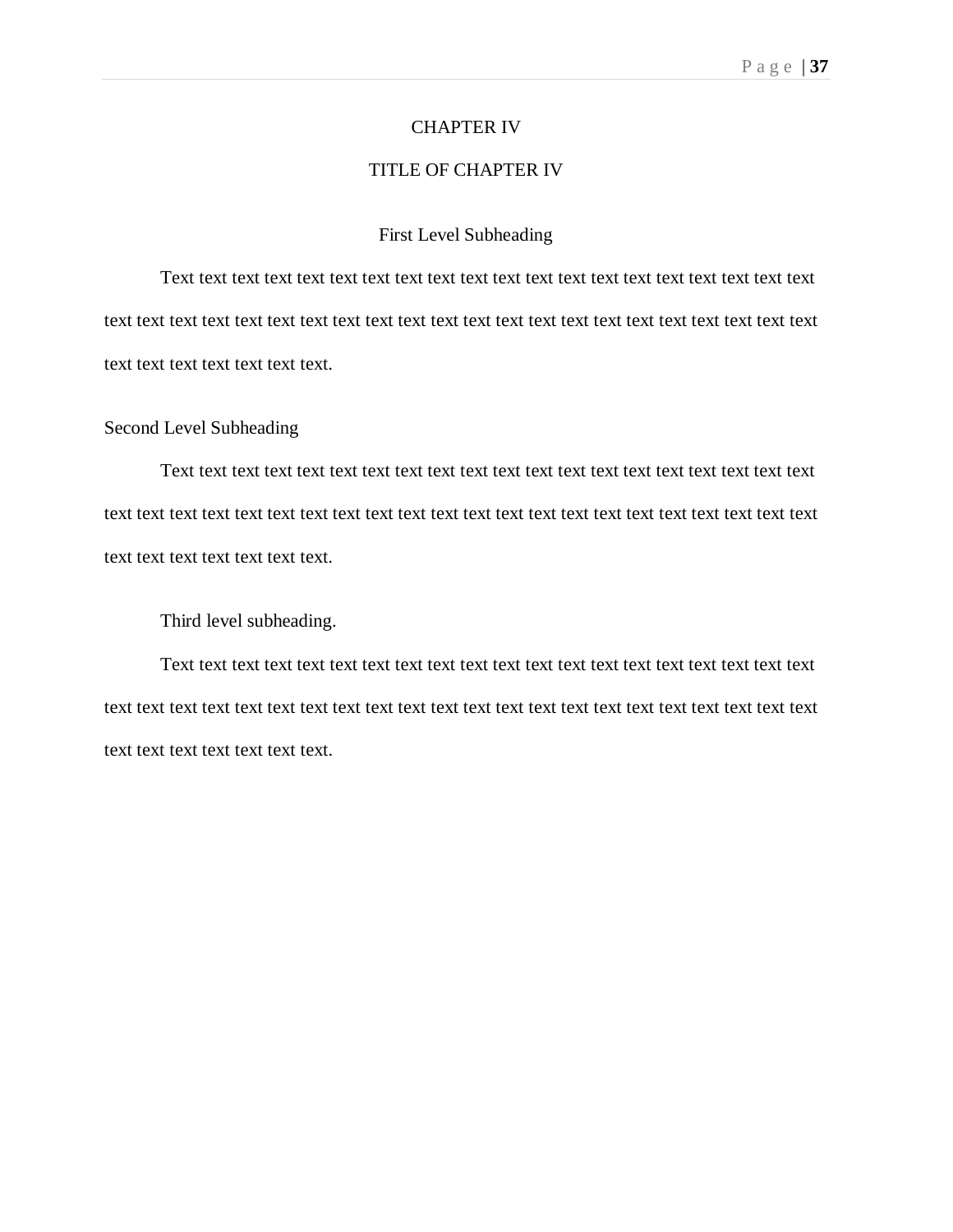#### CHAPTER V

#### **CONCLUSION**

# First Level Subheading

Text text text text text text text text text text text text text text text text text text text text text text text text text text text text text text text text text text text text text text text text text text text text text text text text text text text text.

#### Second Level Subheading

Text text text text text text text text text text text text text text text text text text text text text text text text text text text text text text text text text text text text text text text text text text text text text text text text text.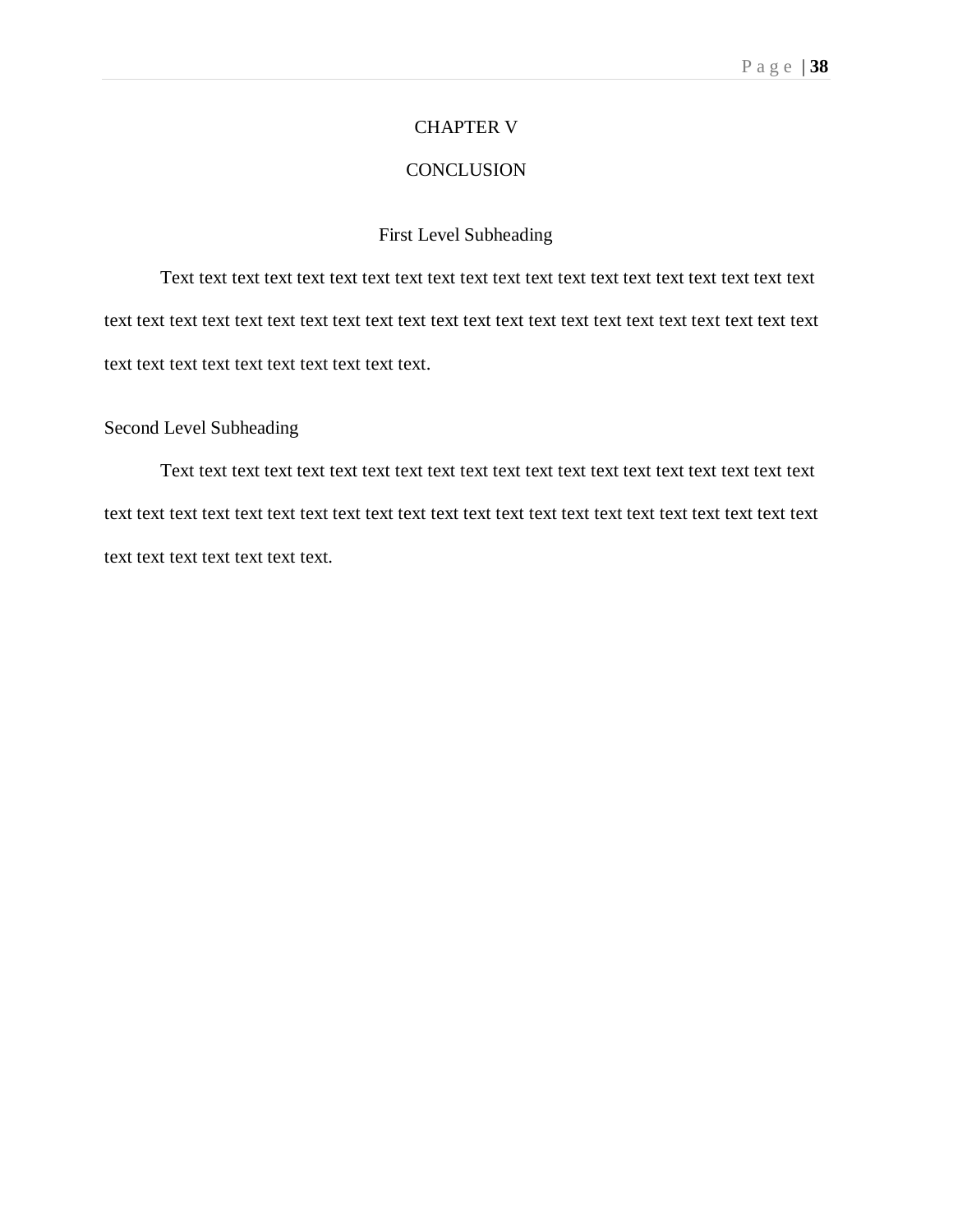## ELECTRONIC THESIS & DISSERTATION CHECKLIST **\_\_\_\_\_\_\_\_\_\_\_\_\_\_\_\_\_\_\_\_\_\_\_\_\_\_\_\_\_\_\_\_\_\_\_\_\_\_\_\_\_\_\_\_\_\_\_\_\_\_\_\_\_\_\_\_\_\_\_\_\_\_\_\_\_\_\_\_\_\_\_\_\_\_\_\_\_**

**\_\_\_\_\_\_\_\_\_\_\_\_\_\_\_\_\_\_\_\_\_\_\_\_\_\_\_\_\_\_\_\_\_\_\_\_\_\_\_\_\_\_\_\_\_\_\_\_\_\_\_\_\_\_\_\_\_\_\_\_\_\_\_\_\_\_\_\_\_\_\_\_\_\_\_\_\_**

This Checklist is used to simplify the review of your document by the Graduate School. It is to ensure that student has met all thesis/dissertation completion requirements. This form must be completed, signed by student and Chair of the Thesis/Dissertation Committee, and deposited to the Graduate School along with other documents specified in the Checklist. Do NOT submit your electronic thesis/dissertation if you have not met any requirements on this "Checklist."

#### PRELIMINARY STEPS

Enrolled in thesis/dissertation credits this semester.

Successfully defended my thesis/dissertation.

Read and followed the "*Guidelines for the Preparation of Dissertations, Theses, Projects, and Course Papers*" (visit [www.tnstate.edu/graduate\)](https://www.tnstate.edu/graduate).

Thesis/Dissertation format consistently followed APA style manual or format of my discipline (Chemistry & Engineering only)

Thesis/dissertation meets the University's academic integrity standards (see *Graduate*

*Catalog*).

I have checked my thesis/dissertation with a plagiarism detection software (e.g.

Turnitin)

ORGANIZATION:

\_\_\_1. Title Page

\_\_\_2. Copyright Page (Optional)

\_\_\_3. Committee Page (see sample page in Appendix A)

4. Dedication Page (Optional)

5. Acknowledgments (Optional)

6. Abstract (not to exceed 350 words)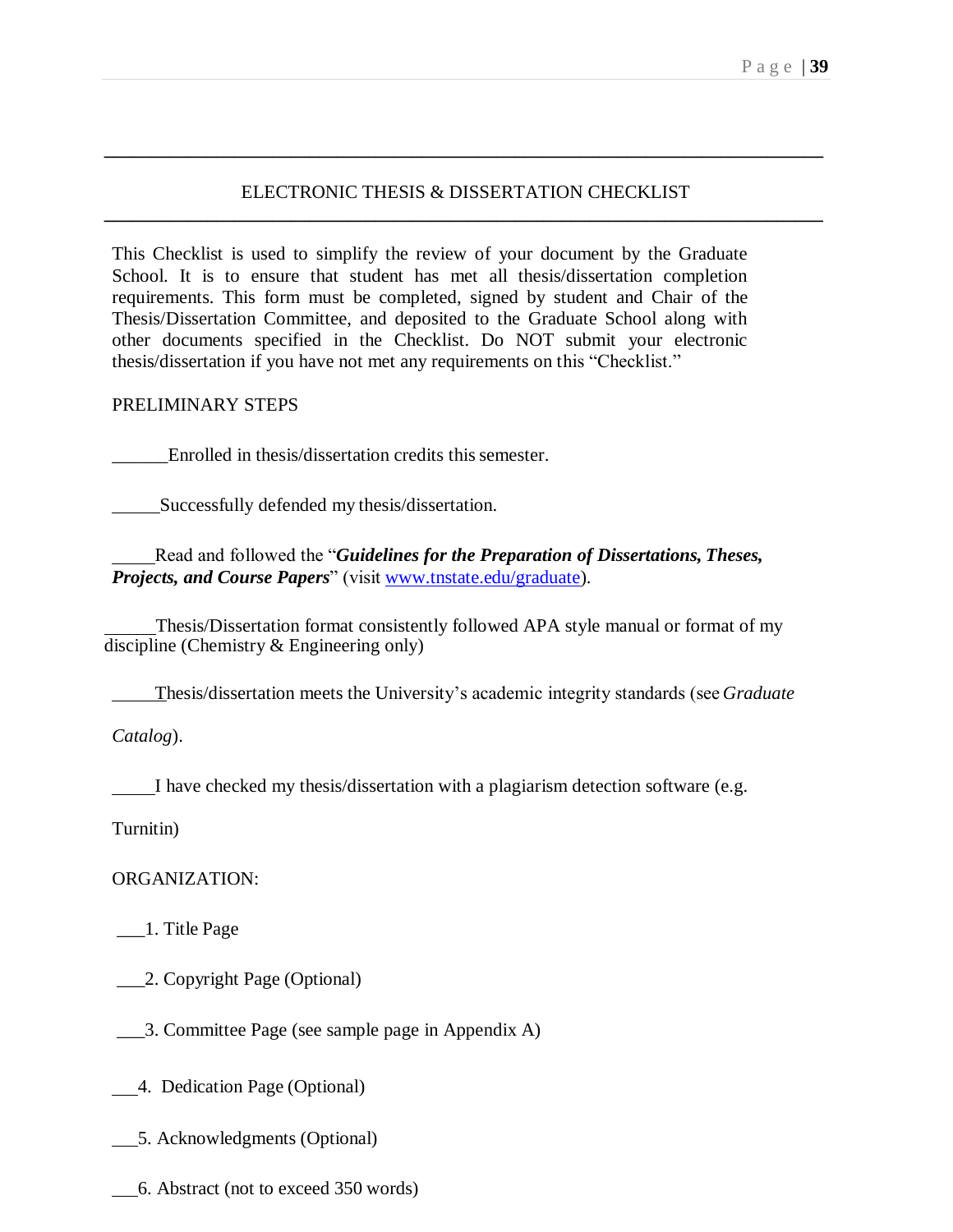7. Preface (optional)

8. Table of Contents

9. List of Table (if five or more)

10. List of Figures, Charts, etc. (if five or more)

11. List of symbols (optional)

\_\_\_12. List of Abbreviations (optional)

\_\_\_13. Text, divided into chapters designated by Roman numerals (Chapter I, II, III, IV. V)

14. References conform to APA style manual or manual approved by Chemistry or Engineering

\_\_\_ 15. Appendices conform to the APA style manual or Chemistry and Engineering approved manuals.

TYPE SIZE:

\_\_\_ Standard 12 pitch Times New Roman

MARGINS:

Left margin one and one-half inches on all pages

Right margin one inch throughout

Bottom margin one inch throughout

Top margins of first pages of text and all first pages of chapters two inches, all other pages one and one-half at the top

SPACING:

Text double spaced, first line of each paragraph

indented PAGINATION

Every Page should be assigned a number (some may not be shown, e.g. beginning of each chapter)

Small Roman numerals for preliminary pages, Arabic numbers for pages of text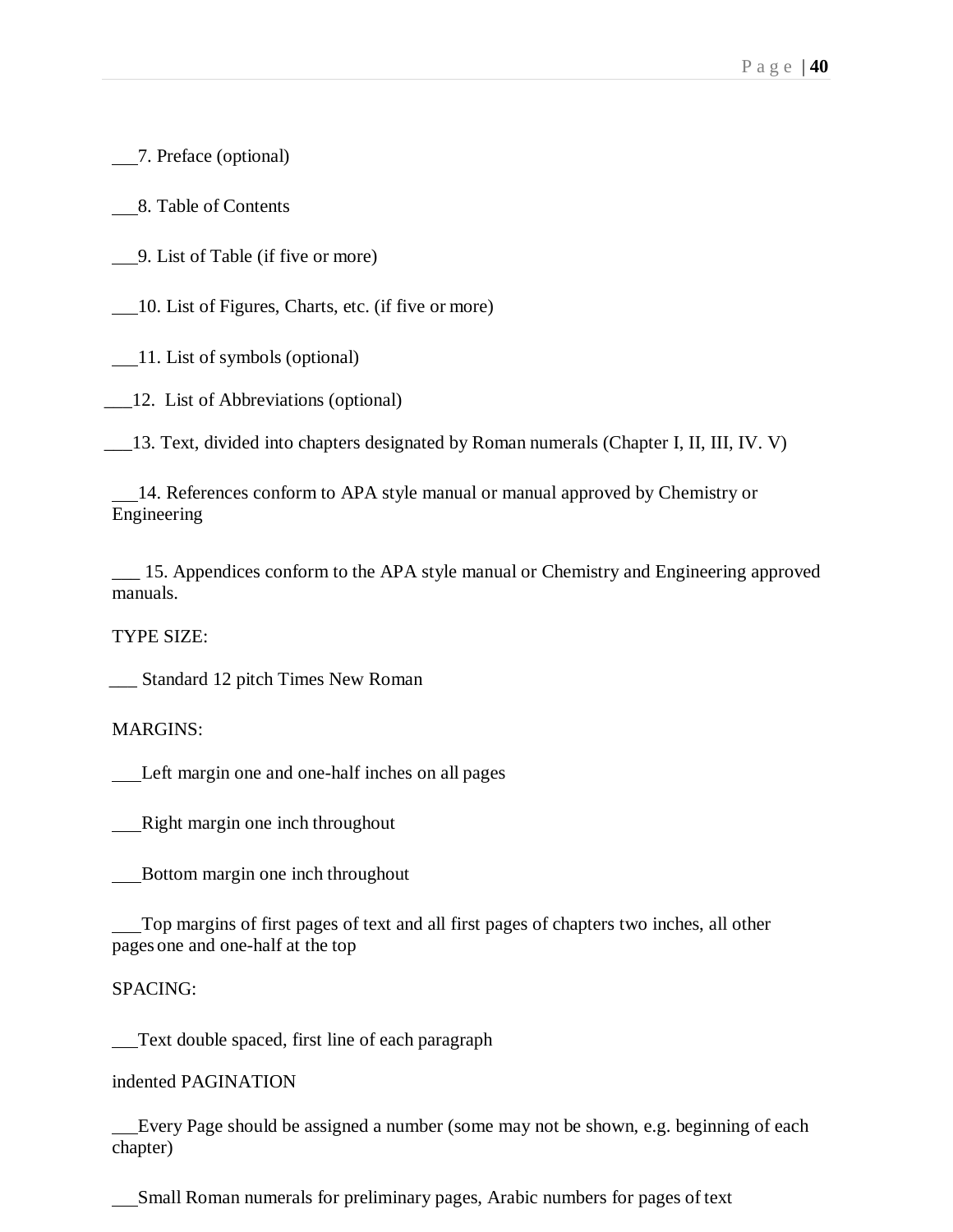Page number should be positioned in the same place (upper right corner of the margin line at the right, and one inch from the top of the sheet)

#### TABLES/FIGURES

Tables/figures may follow page on which they are first referenced, or they may be included in a separate appendix

Tables/figures identified in the text by a

number MISCELLANEOUS

There are no widows or orphans.

All page numbers in the Table of Contents correspond with page numbers in the text.

All reference citations in the text are included in the Reference/Bibliography section

#### ELECTRONIC SUBMISSION

Made all changes required by Committee after thesis/dissertation defense.

Included and Typed names of Committee members and Graduate Dean on Committee Page.

Converted thesis/dissertation to a PDF file

Uploaded thesis/dissertation at TSU ProQuest/UMIwebsite: <http://dissertations.umi.com/tnstate/>

#### ITEMS TO DEPOSIT AT THE GRADUATE SCHOOL *(After Electronic Submission)*

\_\_\_\_\_ Signed Committee Page

\_\_\_\_\_ Oral Defense form

\_\_\_\_\_ Thesis/Dissertation Checklist (this document)

\_\_\_\_\_ One Hardcopy of Thesis/Dissertation

\_\_\_\_\_ Turnitin Similarity Report

\_\_\_\_\_ Program of Study (obtain a copy from your Department Chair)

\_\_\_\_\_ Survey of Earned Doctorates (SED) "Certificate of Completion" (Ph.D. candidates only). Access the SED at: <https://sed-ncses.org/login.aspx>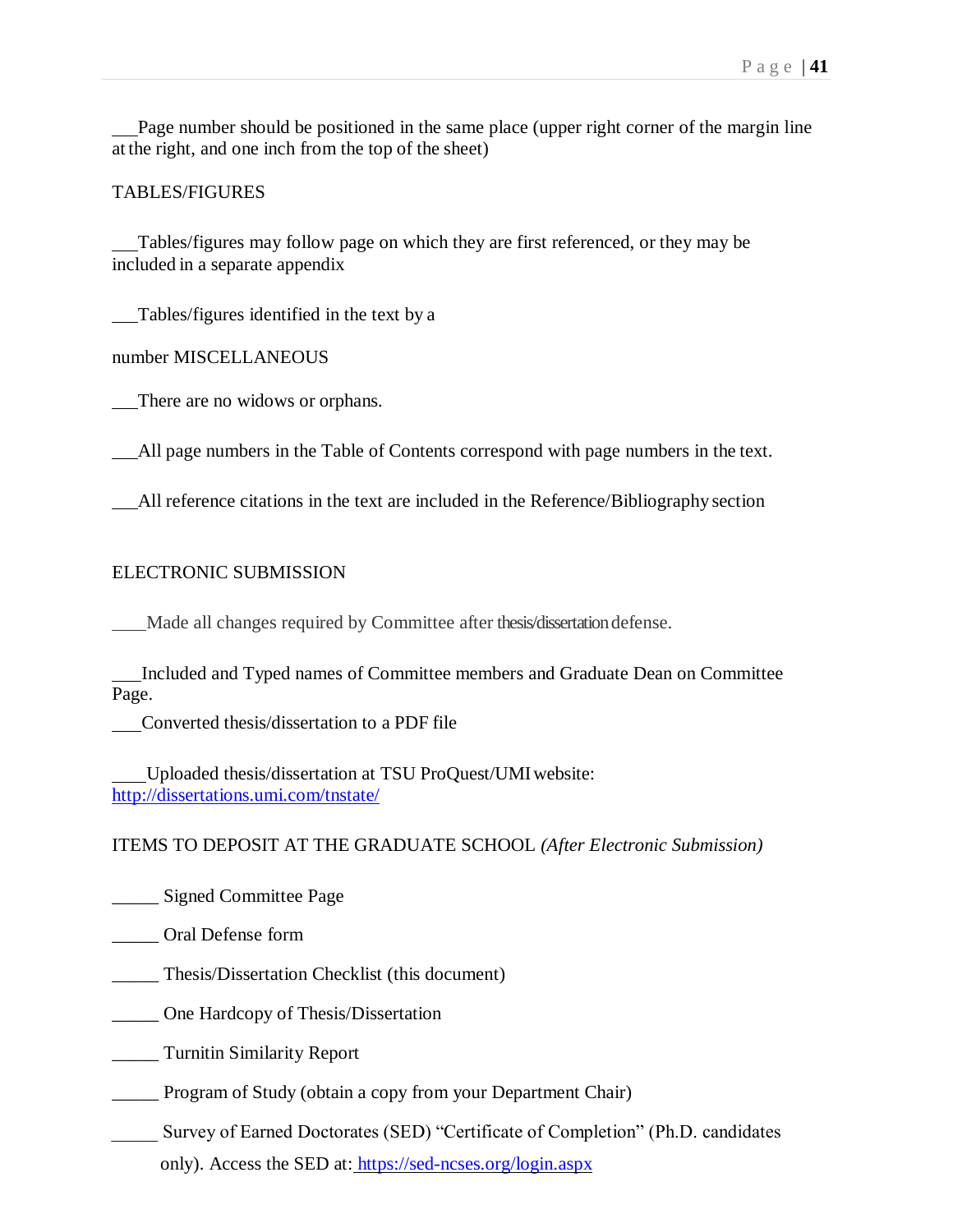# **I have checked the manuscript for all of the above items.**

Student's name (please print):

Signature: Date:

E-mail Address:

**I have checked the manuscript for all of the above items. I understand that I am responsible for verifying that the thesis/dissertation meets the University's academic integrity standards.**

Thesis/Dissertation Chair's Name (please print):

Signature: Date: Date:

Approved by Graduate Council 9/10/02 Revised 10/8/02; Revised 6/23/2014; Revised 6/25/2018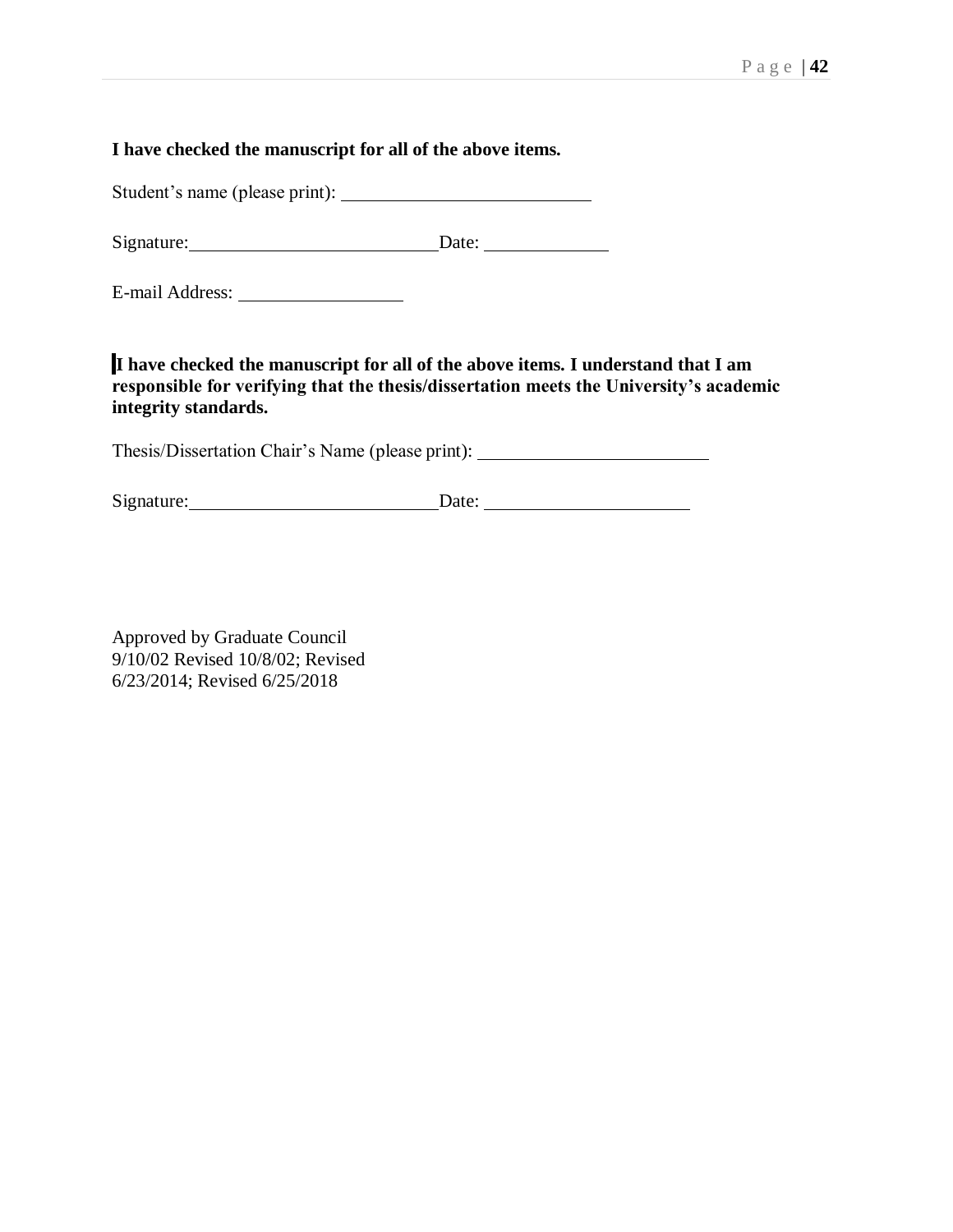## REFERENCES **\_\_\_\_\_\_\_\_\_\_\_\_\_\_\_\_\_\_\_\_\_\_\_\_\_\_\_\_\_\_\_\_\_\_\_\_\_\_\_\_\_\_\_\_\_\_\_\_\_\_\_\_\_\_\_\_\_\_\_\_\_\_\_\_\_\_\_\_\_\_\_\_\_\_\_\_\_**

**\_\_\_\_\_\_\_\_\_\_\_\_\_\_\_\_\_\_\_\_\_\_\_\_\_\_\_\_\_\_\_\_\_\_\_\_\_\_\_\_\_\_\_\_\_\_\_\_\_\_\_\_\_\_\_\_\_\_\_\_\_\_\_\_\_\_\_\_\_\_\_\_\_\_\_\_\_**

Poje, L. & Franceschetti, D. (1997). *Components of Quality in Doctoral Degree Programs.*  Tennessee Conference of Graduate Schools.

Painter, L. (1979). *A Glossary of Terms in Graduate Education.* Tennessee Conference of Graduate Schools.

Blair, L. (2016). *Writing a Graduate Thesis or Dissertation*. Rotterdam: Sense.

"Thesis and Terminal Project." *Thesis and Terminal Project | Graduate School*, gradschool.uoregon.edu/policies-procedures/masters/thesis-terminal-project.